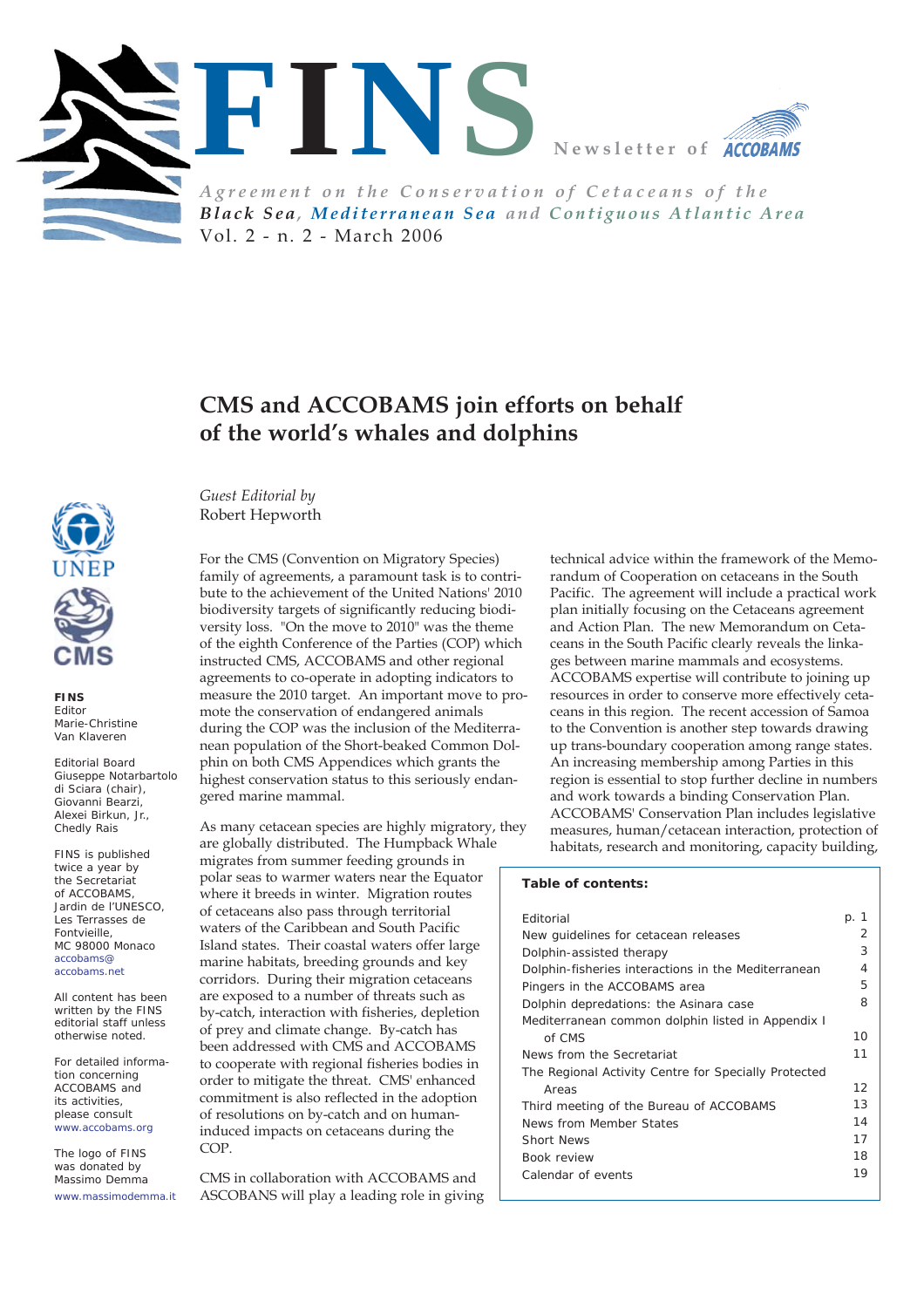**Robert Hepworth**  is the Executive **Secretary** of the Convention on Migratory Species (CMS)

secretariat@cms.int

public awareness and responses to emergencies.

Enhanced collaboration and coordination within the CMS family show tangible results: more networks and accumulated expertise ultimately boost the conservation of migratory animals. The CMS family raises its profile and increases its influence in the world. As the legal platform CMS will continue supporting infrastructure such as administrative services and information tools.

Over the last year the CMS family has engaged in a continuous exchange of information allowing to identify strategies to best conserve migratory species. A crucial aspect is a harmonized appearance in public to raise awareness and enhance corporate identity under the aegis of the United Nations Environment Programme. Joint publications with crossreferences are a valuable contribution to a common information policy. Thus, the Review of Small Cetaceans and the brochure on conserving cetaceans emphasize CMS' and ACCOBAMS' scientific expertise as part of UNEP. Periodical information on behalf of CMS and its Agreements such as the current calendar 2006 will be distributed at major meetings. As a conference planner it will help to better coordinate meetings. A close cooperation between the CMS Secretariat and the Agreements will strengthen the authority of the Convention as a competent global player in species conservation.

New agreements concluded under CMS will bring us closer to achieving the 2010 targets. Joint projects, concerted action under the aegis of the Convention will promote synergies and make an impact on conserving migratory animals and cetaceans in particular.

This edition of FINS will surprise us with new approaches in cetacean conservation with a focus on the importance of ecosystems. It emphasises our common objective of linking migratory animals and ecosystems and promoting the conservation of animals and their habitats. Evaluations and reports from the Agreement Area illustrate the specific conservation angle. ACCOBAMS has successfully positioned itself in the international environmental conservation. While conserving cetaceans and large whales, thus enhancing the marine focus of the Convention, ACCOBAMS adds value to the entire CMS Family.

Moreover, this year it is the 10th ACCOBAMS Anniversary (the Agreement was signed in November 1996): a series of events will take place in order to raise public awareness on cetaceans and to implement the Agreement.

We wish ACCOBAMS every success and a really satisfactory Anniversary! Y

### **New guidelines for cetacean releases**

by Cathy Williamson

Article II of the ACCOBAMS agreement text requires Parties to "prohibit and take all necessary measures to eliminate, where this is not already done, any deliberate taking of cetaceans." The capture and long-term captivity of cetaceans from the ACCOBAMS area are therefore contrary to the provisions and spirit of the Agreement.

Nevertheless, the ACCOBAMS region faces a similar situation to other parts of the world, where swimming with dolphins and other interaction programmes are becoming increasingly popular, and facilities holding cetaceans in captivity are being established in growing numbers. In addition, cetaceans originating from the Agreement area - in particular, bottlenose dolphins from the Black Sea have been captured from the wild and are held in captivity in several countries throughout the world.

In recent months, commercial facilities displaying cetaceans from the ACCOBAMS area have been established in countries such as Egypt and Turkey. WDCS is concerned that captures of cetaceans are continuing in the Agreement area for display in national facilities. In 2002, CITES, the Convention on International Trade in Endangered Species of Wild Fauna and Flora, established a zero annual export quota for live specimens from the Black Sea population of *Tursiops truncatus* removed from the

wild and traded for primarily commercial purposes. This does not address the issue of captures of individual animals for display in national facilities, which do not enter international trade. We are also worried about continued international trade in Black Sea bottlenose dolphins, irrespective of existing capture and trade restrictions, with specimens of this species recently entering Egypt and Turkey for public display purposes. In addition, we are concerned about the display of live cetaceans in unsuitable conditions and possible disease transmission and genetic pollution from alien species introduced into the Agreement Area and held in sea pen facilities, such as belugas. At its second meeting in 2003, the ACCOBAMS Scientific Committee noted its concern about the "increasing interest in the Agreement area for commercial operations involving "swim with" and "dolphin-assisted therapy" (DAT) programmes… to the extent that such operations are likely to cause increasing conservation problems to wild cetacean populations through illegal takes and reintroductions."

At this same meeting, the Israeli Nature and Parks Authority presented a request it had received from Dolphin Reef, a facility holding captive dolphins for public display and swimming with dolphins programmes, to issue permits for the export of six of its Black Sea bottlenose dolphins to Russia for

### **Cathy Williamson** is Captivity

Programme Manager for the Whale and Dolphin Conservation Society

cathy.williamson @wdcs.org

www.wdcs.org

**The views and opinions expressed herein are those of the author(s) and do not necessarily represent those of the Secretariat of ACCOBAMS**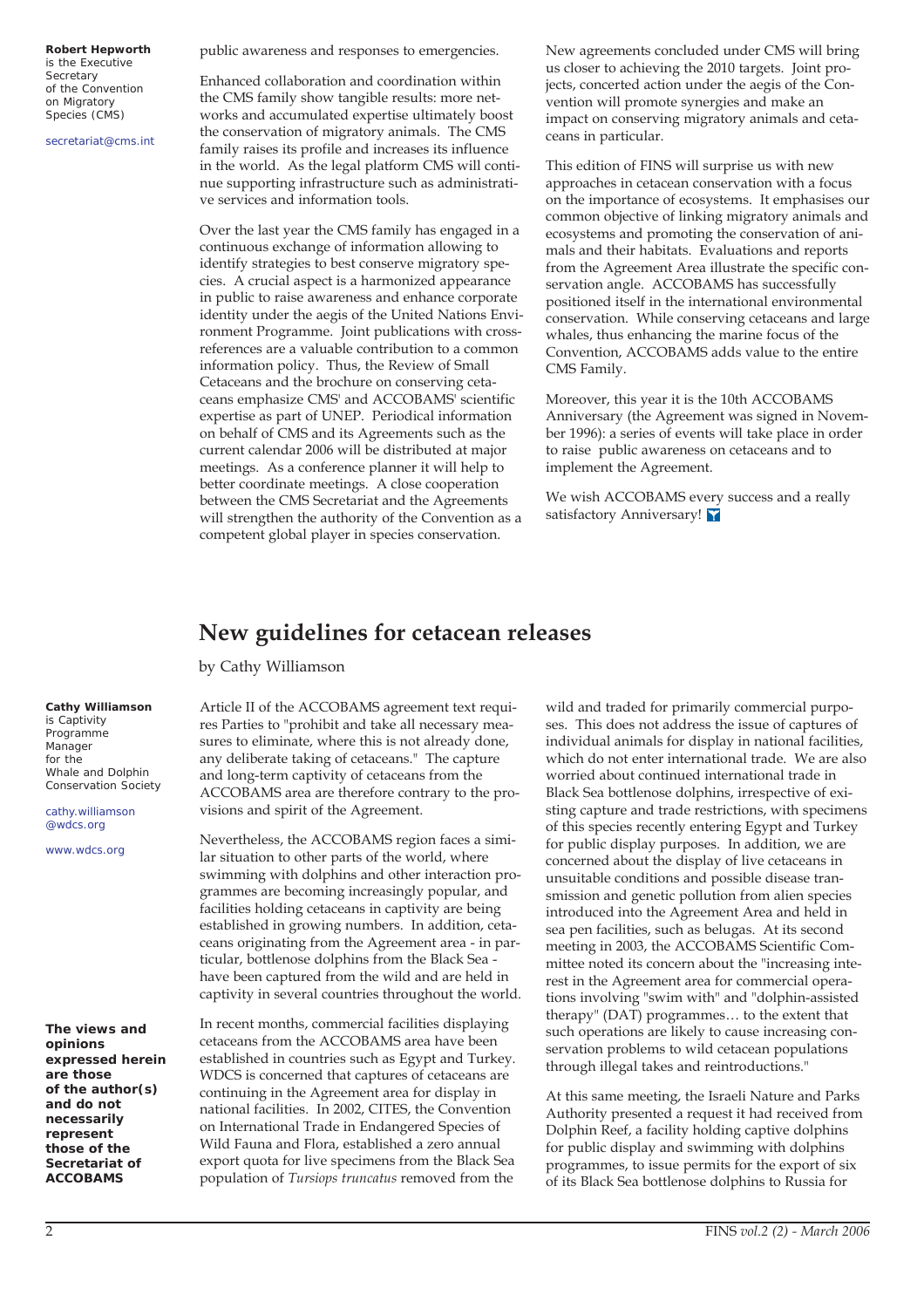release into the Black Sea. Concerns raised by the Scientific Committee in relation to this proposal included the risk of genetic pollution, disease transfer, post-release monitoring, the site chosen for release and the welfare of the dolphins proposed for release. However, in August 2004, following export from Israel and a month in captivity in Russia, two dolphins, a 10-year-old male and a 12-yearold pregnant female, were released into the Black Sea, their dorsal fins marked for photo-identification opportunities. The current status of the released animals is unknown, one reason why ACCO-BAMS has called for a commitment to post-release monitoring following such releases. Another male Black Sea bottlenose dolphin, 'Dicky', was released into the Black Sea in 1996, after six years in captivity at Dolphin Reef. Sightings of him were confirmed until at least 2000, four years after release. In his release, Dicky was accompanied by a female dolphin, captured from the local wild population. The involvement of wild dolphin captures to aid the release of long-term captive dolphins is strictly contrary to ACCOBAMS.

In recognition of the fact that reintroduction is considered an important contribution to the conservation of wildlife by organisations such as the IUCN, and in light of its concerns and of opportunities for the responsible release of cetaceans from the Agreement area, ACCOBAMS adopted Resolution 2.17 at the second meeting of the Parties. This resolution called for guidelines to address proposals for the release of cetaceans into the wild. The guidelines developed as a result aim to ensure that special consideration is given to proposals for the release into the wild of captive cetaceans that originate from, or result from breeding between cetaceans originating from, the Agreement area. The guidelines therefore provide guidance in those rare occasions where cetaceans might be released into the wild following a period of time in captivity. They also state that any release should be guided by the principles of conservation and aim to ensure that there is no negative impact on the conservation status of the wild populations of the area into which an animal is proposed for release. The guidelines are based on the following concerns about the release of captive cetaceans into the Agreement area:

- **\*** Risk of genetic "pollution" from the release of cetaceans originating from outside the Agreement area.
- **\*** Risk of disease transfer to the wild populations of the area into which cetaceans are released.

They provide guidance on the choice of a release site, the evaluation and preparation of animals for release, the logistics of the release, on-site rehabilitation and the release itself, post-release monitoring and evaluation of the animals released and the success of the project.

Releases of cetaceans previously held in captivity have been limited and, in many cases, lacked sufficient planning and post-release monitoring to determine the extent of their success. The development of guidelines to ensure a strictly regulated process and dedicated monitoring will provide the basis for such release projects and act as a positive example for similar projects in other parts of the world. We welcome the development of guidelines for the release of cetaceans into the wild in the Agreement area and call on countries in the Agreement area to cease captures, trade and display of cetaceans.

The draft "Guidelines on proposals for the release of cetaceans into the wild", prepared by the Whale and Dolphin Conservation Society, were revised and adopted by the Scientific Committee of ACCOBAMS in 2005. The document will be sublitted for adoption to the 3rd Meeting of the Contracting Parties to ACCOBAMS in 2007

# **Dolphin-Assisted Therapy: why not?**

by Giuseppe Notarbartolo di Sciara

Readers who know well that ACCOBAMS is a conservation and not an animal welfare organisation may wonder why the Agreement's Scientific Committee, on several occasions in the past, has taken a negative position concerning Dolphin-Assisted Therapy (DAT). What can possibly be wrong with a practice that has been suggested as effective in helping, among others, depressed adults and autistic children? Indeed, several considerations can be presented to discourage the implementation of DAT programmes.

First, DAT mostly involves the maintenance of dolphins in captivity. This is against the spirit of the Agreement (Art. II, 1).

Second, it is true that animal-assisted therapy can provide significant help to overcome a number of human psychological disorders. However, the animals used in the therapy do not necessarily need to be dolphins. Quite to the contrary, overwhelming evidence deriving from practical, economical and technical considerations points to the therapeutic use of terrestrial mammals, such as dogs, cats and horses, as the most desirable, feasible and effective practice.

Third, DAT is often proposed as a good reason for keeping dolphins in captivity, and as such can be partially responsible for an increase of captivity facilities along the Mediterranean and Black Sea shores. We know that proposals exist for the installation of new facilities in several riparian countries in the region. Such knowledge elicits a high conservation concern, because experience has taught that where captivity facilities exist, soon or later releases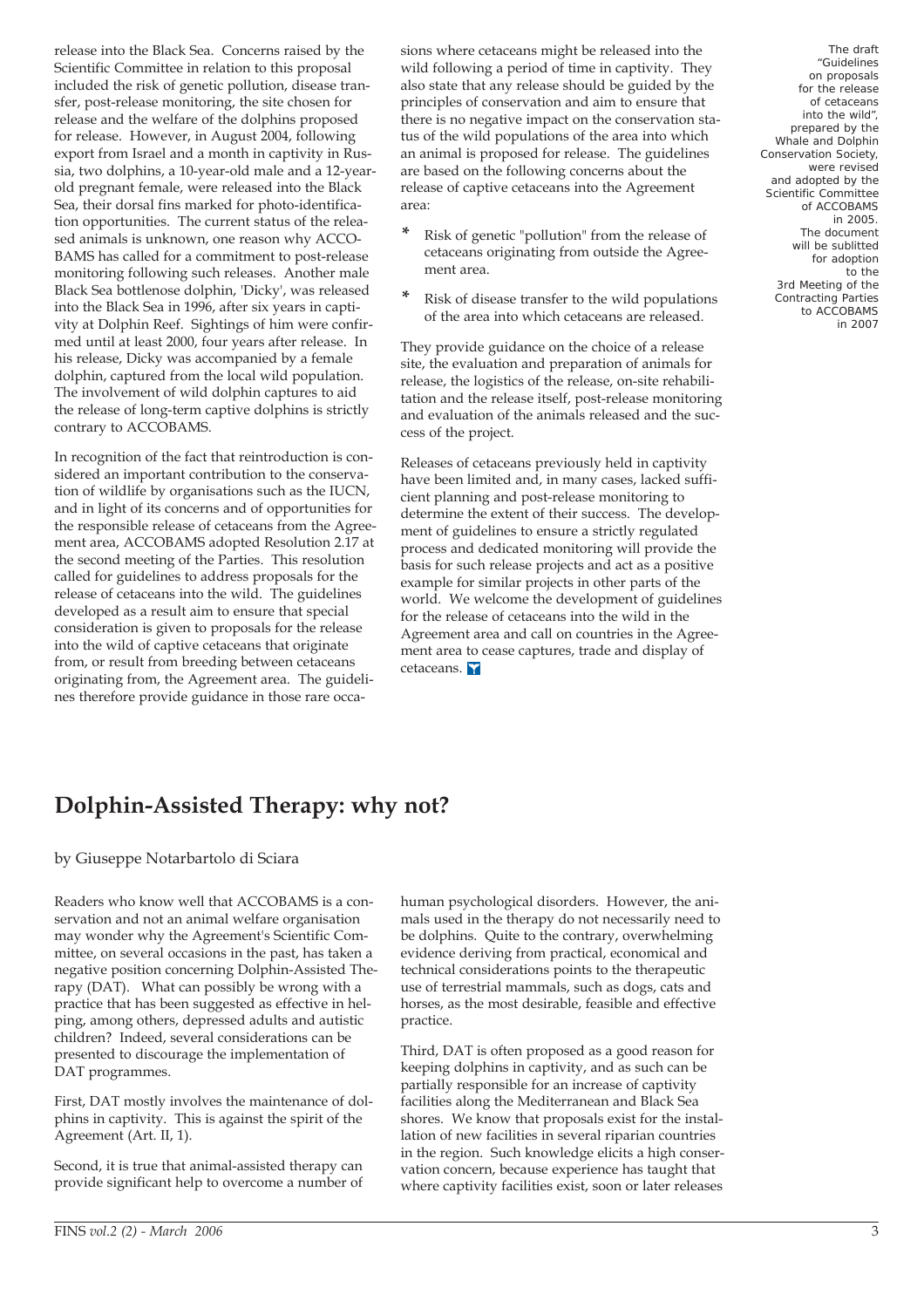Smith B. 2003. The discovery and development of dolphin-assisted therapy. pp. 239-246 in: T. Frohoff and B. Paterson (eds.), Between species: celebrating the dolphin-human bond. Sierra Club Books, San Francisco. 361 pp.

Bompar J.-M. 2000. Les cétacés de Méditerranée. Edisud. La Calade, Aix-en-Provence. 188 pp.

Bearzi G., Holcer D., Notarbartolo di Sciara G. 2004. The role of historical dolphin takes and habitat degradation in shaping the present status of northern Adriatic cetaceans. Aquatic Conservation: Marine and Freshwater Ecosystems 14:363-379.

of captive animals to the wild may occur. This entails significant risks in terms of introduction into the marine environment of exotic pathogens that may have lethal consequences for the native dolphin populations, and introduce foreign genes in the populations.

To quote Dr. Betsy Smith, a pioneer of DAT who has since changed her mind and is now strongly opposed to it, "Dolphin businesses will often justify their exploitation under the therapy pretext. … It is a rather cynical and deceptive practice by dolphinarium and swim-program owners. … At the hearth of all these therapy programs is the exploitation of vulnerable people and vulnerable dolphins. … I had to consider ending my research after assuring myself that there were many other fine therapies, including work with domesticated animals, providing the same success stories. After a bout of deep personal angst, I decided to stop all dolphin-assisted therapy research in 1992. Perhaps it is time for us to leave the dolphins alone."

# **Dolphin - fisheries interactions in the Mediterranean: a major problem for conservation and fishermen**

In his excellent book on Mediterranean cetaceans, Jean-Michel Bompar tells the story of the inhabitants of Baie des Anges (S. France), who on 27 November 1650, in desperation for the destruction being wreaked on their nets by dolphins, had resorted to seeking divine support and managed to take the bishop of Nice to the sea to curse what they viewed as satanic mammals. More than three and a half centuries later, the problem is still with us, and has probably gotten worse in the mean time. Dolphins in the Mediterranean depredate a variety of fishing gear - mostly bottom-set gillnets and small pelagic purse seines - and in the process damage both the gear and the catch. Understandably, fishermen are not happy. Damages they incur in may be very real, also considering that some of these fishermen belong to marginalised economies, already massacred by decades of mismanagement. As documented in a recent paper by Giovanni Bearzi and co-workers, massive dolphin culls were promoted in support of fisheries by a number of Mediterranean coastal governments around the half of the last century. Today, some fishermen again request from their governments dolphin cullings. When such requests are denied, some decide to take the matters in their own hands, and dolphins get eventually killed.

Governments have turned to scientists and engineers to find solutions but this has not proven to be an easy task. All sorts of technological fixes including acoustic devices have been tried, but so far none of them has proven to serve the purpose any better than the bishop of Nice. Science is currently in an impasse, the unknowns are simply too many. There are areas in which interactions happen, and areas in which they don't. Why such differences between perfectly good candidate sites? What are the dolphin species involved, and what are the fisheries most affected? Are there behavioural differences among individual dolphins, with only a few of them engaging in net depredation, or is this a behaviour that can be generalised to the entire population? Is it at all possible to protect the fishermen's activities at the same time as allowing dolphins to rightfully roam across their habitat? Has the damage by dolphins to fisheries ever been objectively quantified? Is the economic damage to fishermen always as bad as portrayed? Would compensation schemes work? Most importantly, if one day in the future contraptions will be developed that will effectively exclude the dolphins from portions of their habitat, to be set aside for fisheries, what would be the consequences for dolphin conservation?

|                                   | bycatch                                                                                                    | depredation                                                                            |
|-----------------------------------|------------------------------------------------------------------------------------------------------------|----------------------------------------------------------------------------------------|
| main cetacean species<br>involved | pelagic odontocetes, e.g.: stri-<br>ped dolphins, sperm whales,<br>pilot whales, Cuvier's beaked<br>whales | coastal odontocetes, mainly<br>bottlenose dolphins                                     |
| main gear involved                | pelagic driftnets                                                                                          | bottom-set gillnets, purse seine<br>(small pelagics)                                   |
| main habitat involved             | pelagic                                                                                                    | coastal                                                                                |
| function of devices               | warning                                                                                                    | deterrence                                                                             |
| main conservation con-<br>cern    | accidental mortality                                                                                       | direct mortality deriving from<br>human hostility, potential<br>exclusion from habitat |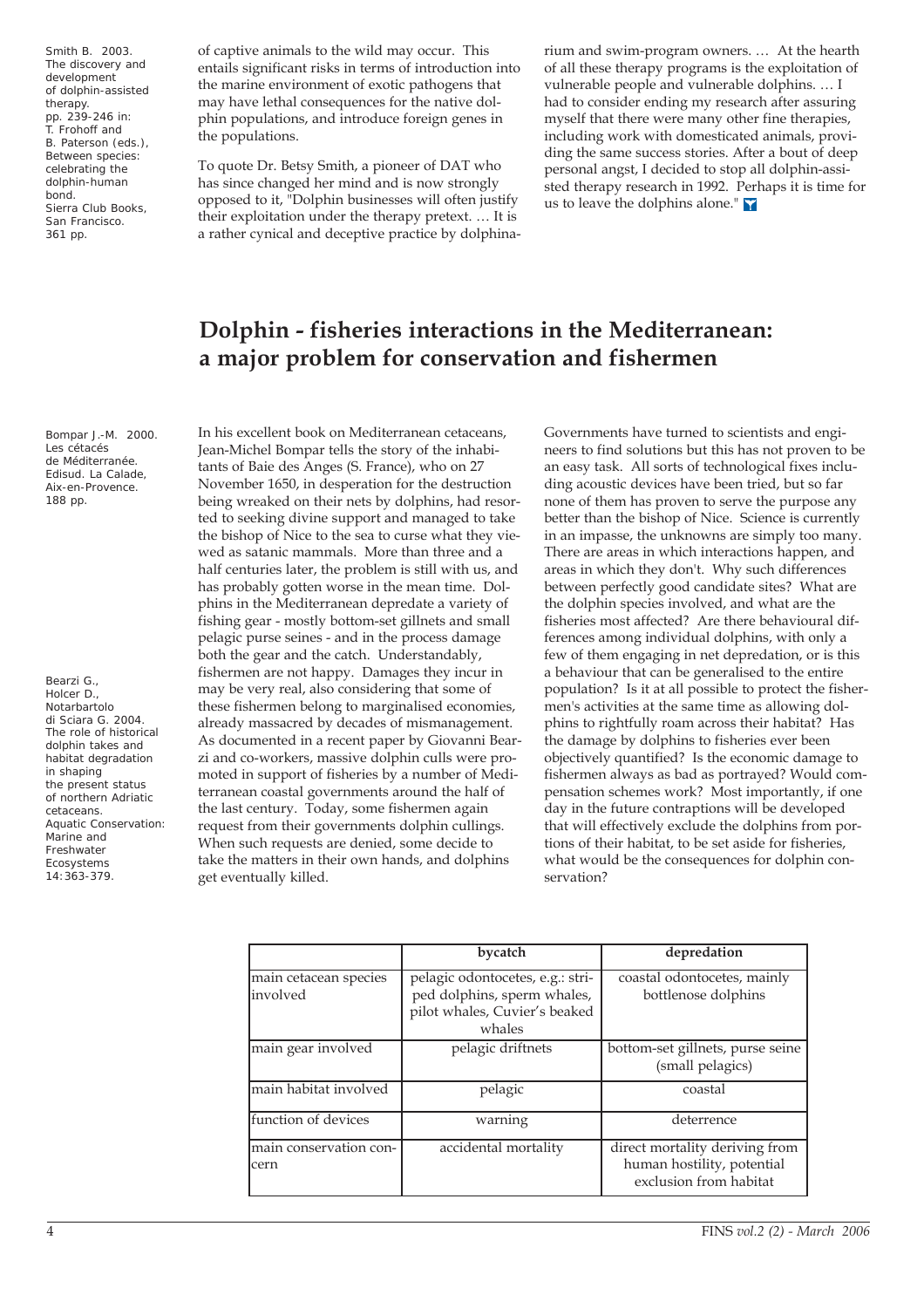A healthy attitude would be to recognise that lack of effective fisheries management is the real culprit for the depletion of many coastal fish stocks, regardless of the presence of dolphins. Certainly, in the current poor state of health of Mediterranean fisheries competition between fishermen and dolphins can only be exacerbated. This considered, concentrating efforts to keep dolphins away from nets rather than confronting the problem at its roots, through the implementation of ecosystembased fisheries management, seems like a rather pointless and insane exercise. Small-scale coastal fishermen do need all the help they can get if this activity is to survive; however, pointing the finger at the dolphins as culprits for the whole of their problems is a cheap shot, and ineffective at best.

Even within the narrow logic of implementing technological solutions to the problem, confusion reigns. One may want to keep dolphins away from nets for one of two reasons: (a) to avoid that nets and catch gets damaged by the dolphins, or (b) to keep dolphins away from nets to avoid to get them accidentally entangled and drowned. These two reasons are very different in many respects, and in general in the Mediterranean a fishery is confronted to solve one of these problems: either it is depredation, or it is bycatch. In rare cases it may be both, but in most it is not. This is due to a number of circumstances. Normally dolphins that depredate a fishing net rarely get entangled (bottlenose dolphins in the Baleares may be an exception), whereas dolphins that get entangled in a net very rarely present a depredation problem for that fishery. Dolphins that depredate nets are usually of a different species than cetaceans that are most vulnerable to being accidentally caught. Depredated nets are a different gear from nets that most often cause bycatch. Habitats in which nets get depredated are different than those in which bycatch is a major issue. The table at the bottom of the previous page summarises the differences between depredation and bycatch in the Mediterranean.

Acoustic technology has been invoked to address both depredation and bycatch. However, considering the substantial differences between the two situations, the underlying mechanisms at work are accordingly different. In the case of bycatch, acoustic devices deployed near the nets serve as a warning to inadvertent dolphins that a threat is present, so that they can become alerted and enact effective avoidance manoeuvres; the devices used for this purpose are in general low-power pingers. In the case of depredation, by contrast, the devices' function is to forcefully repel from the nets dolphins that know very well where the nets are, and are looking for them to conquer an easy meal; accordingly, devices used in these cases must possess substantial energetic output. The two situations are so radically different that it is hard to understand how anyone can confuse them together, and hope to repel bottlenose dolphins using lowpower pingers designed to simply warn the animals of the presence of nets. Pingers have proven to be effective in keeping dolphins away from nets only in the early phase of experiments, but the animals soon become habituated to this novelty, and at that time may even use the sound emitted by pingers to locate the nets faster.

To conclude, so far the problem has proven rather intractable. One of the knowledge elements urgently needed is an objective independent assessment of the real damage to the fisheries. Understanding more about the extent of the problem is another priority. Accordingly, the Scientific Committee of ACCOBAMS recommended doing a survey to assess the geographical extent of the phenomenon throughout the Agreement area. Ideally, the survey should point to the presence of hotspots where in-depth investigations could be conducted, and *ad hoc* measures implemented.

The theme of depredation is a complex one and FINS will treat it often in the future given its high conservation relevance. What follows in this issue is a technical discussion of pingers, excerpted from a document adopted by the Parties to ACCOBAMS on their second meeting, and the account of a case study, the coastal fishery at the island of Asinara, NW Sardinia.

# **Pingers in the ACCOBAMS area**

by Simon Northridge, Caterina Fortuna and Andrew Read

*Dolphin-fishery interactions: a purely technical point of view -* There is still much uncertainty over many aspects of the mitigation tools that have been used in attempts to minimise cetacean fishery conflicts. In some cases the efficacy of the methods used is still questionable. These Guidelines have been compiled with the knowledge that there are no certain solutions to any of these problems, and that much scientific work remains to be done to understand how they can be resolved in the long

term. Governments are urged to support research efforts in this area.

Conflicts between fisheries and cetaceans generally take one or both of two forms. These are: the accidental capture of cetaceans in fishing operations (**bycatch**) and the **depredation** of fishing gear by cetaceans, leading to loss of catch and damage to fishing gear. In many cases these two problems occur in the same fisheries, and resolving the latter

Excerpt from: "Guidelines for technical measures to minimise cetacean-fishery conflicts in the Mediterranean and Black Seas", (Doc 28 annexed to Resolution 2.12 and adopted by the ACCOBAMS MOP2)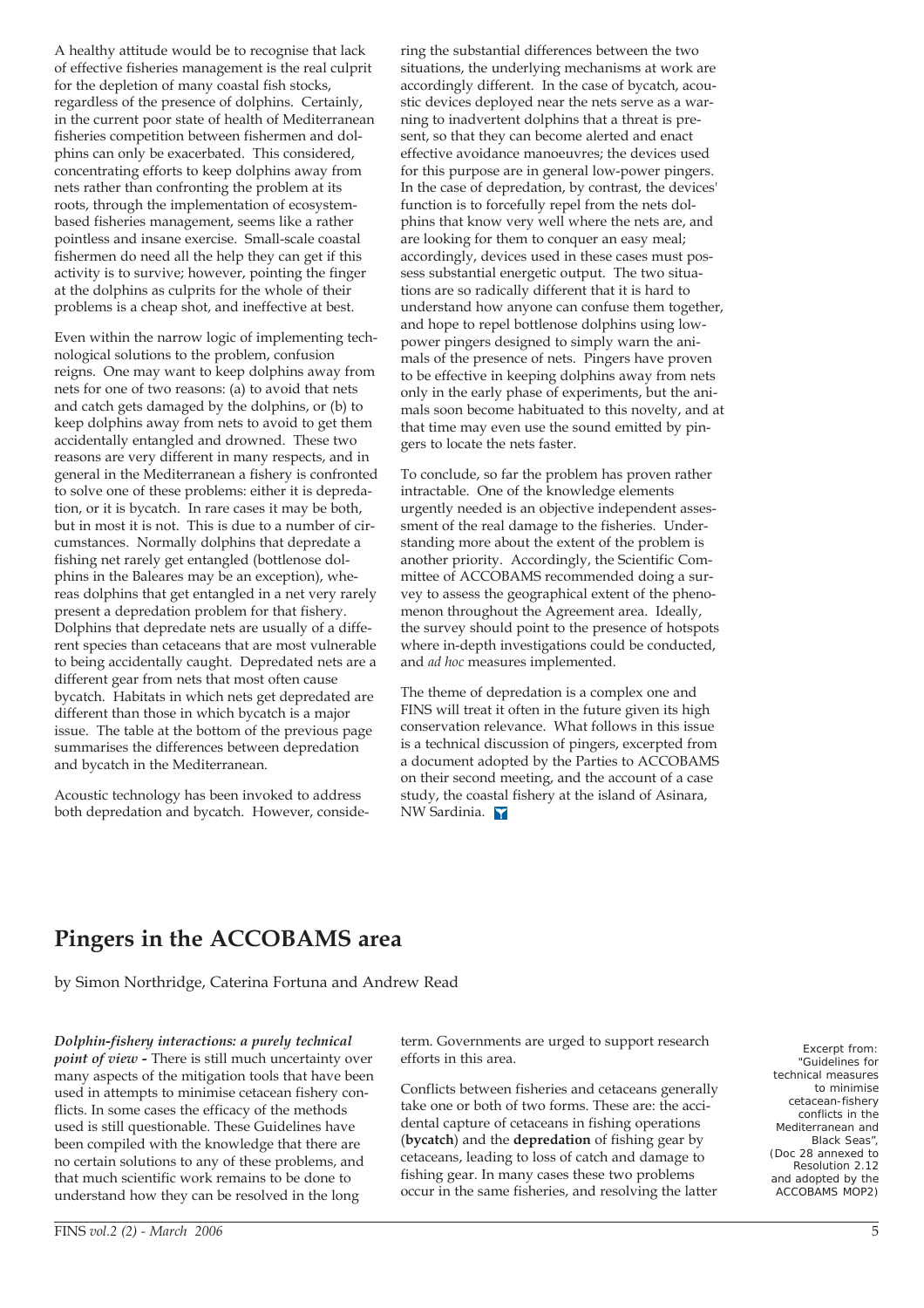#### **Caterina Fortuna** is at the

Istituto Centrale per la Ricerca Applicata al Mare, Roma

### fortuna.cm@ tiscalinet.it

**Simon Northridge** is with the Sea Mammal Research Unit, University of St. Andrews

### **Andrew Read**

is at the Duke University Marine Laboratory, Beaufort, North Carolina, USA

problem may help to resolve the former.

The 2001 ICRAM workshop recognised a variety of potential mitigation methods to deal with cetacean bycatch and depredation of fish catches in static net fisheries in the Mediterranean. Perhaps the most widely-used methods involve acoustic devices of one form or another. The ICRAM workshop recognised two major categories of acoustic mitigation devices: Acoustic Harassment Devices (AHDs) and Acoustic Deterrent Devices (ADD), including pingers.

Pingers are relatively low-intensity (generally <150dB re 1μP at 1m) battery-powered sound generators that operate in the mid to high sound frequencies (between about 10kHz to around 100 kHz). Pingers are usually designed to prevent small cetaceans from becoming entangled in gillnets, however a new generation of such devices has been designed to mitigate the depredation. At the other extreme, AHDs are designed to work by causing pain, discomfort or irritation to potential predators, and have been developed primarily with the aim of discouraging seals from approaching caged fish. Pingers are usually small (hand-sized) devices that run for weeks, months or years on small batteries. AHDs, in contrast, have relatively high sound source levels (typically >185dB re 1μP at 1m) and operate primarily in the low to mid frequency range (c. 5- 30kHz). They are typically bulky pieces of equipment powered from mains electricity or large leadacid vehicle batteries. As they have primarily been designed with seals in mind, AHDs produce sound within pinniped hearing sensitivities, which are typically lower than those of small odontocetes. Not all acoustic devices necessarily fall into one category or another and the difference between the two types of device, especially in terms of their acoustic output, is qualitative.

*How do acoustic devices work?* It remains unclear how most of these devices work and a range of possible mechanisms has been postulated. These include: in the case of AHDs discomfort; scaring; deterring; masking of the animals' acoustic detection senses; or simple confusion. However, in most cases the exact behavioural mechanism by which AHDs work is unclear.

In some cases, it appears that ADDs function in an aversive manner. For example, several studies have shown that harbour porpoises (*Phocoena phocoena*) and, to a lesser extent, bottlenose dolphins (*Tursiops truncatus*) avoid pingers. Nevertheless, the scope of this research is limited. The response of small cetaceans to any acoustic stimulus is likely to be context-dependent and our understanding of their reaction to any such sound is limited at best.

*Do they work?* Both practical experience and several experimental studies have shown that pingers are able to significantly reduce the bycatch of harbour porpoises in gillnets. Several other studies have shown a similar effect with other small cetacean species including the striped dolphin (*Stenella coeruleoalba*), common dolphin (*Delphinus delphis*) and franciscana (*Pontoporia blainvillei*). The exact

reduction in by-catch depends on many factors including the behavioural response of the species in question and the degree to which devices are properly used and maintained.

Early types of AHD were shown to be ineffective in the medium to long term in several experimental studies in North America. Pinnipeds habituated to these devices and sometimes came to regard them as a **dinner bell**, resulting in **increased depredation** at salmon capture sites. Since these early studies, a new generation of AHDs has been designed for the salmon aquaculture industry. Unfortunately, there have been very few experimental studies to show whether or not these new generation AHDs are effective in reducing depredation. One study in Sweden, in which one model of 'seal scarer' AHD was used close to a salmon netting station was shown to be effective over a short period of several weeks.

Several studies in the Mediterranean have tested the effectiveness of acoustic deterrents in reducing damage to gear and depredation caused by bottlenose dolphins. The results of these studies, while promising in some cases, **do not present a clear and straightforward answer to the question**.

**Concerns about the use of acoustic devices -** Several concerns have been raised about the use of acoustic devices. Louder devices, such as AHDs designed to keep pinnipeds away from fish farm sites, have been shown to exclude cetaceans from large areas. Concerns have, therefore, been raised that the widespread use of such devices may significantly reduce the habitat available for cetaceans in an area. This concern has also been expressed with respect to the large-scale use of pingers, although the spatial scale of such exclusion is likely to be much smaller for each individual device. Smallscale exclusion has been reported for harbour porpoises around active pingers, but intensive use of such devices over a large area may be a cause for concern if small cetaceans are likewise excluded from significant parts of their habitat. The potential exclusion effect of pingers may be ameliorated to some extent by the finding that continued exposure to such devices may lead to a diminution (though not a disappearance) of the behavioural response and, thus, the area of exclusion.

The possibility has also been raised that some of the AHDs in use around aquaculture sites may cause physical damage to animals nearby. It might be assumed that animals would choose to remain at a comfortable distance from a very loud sound source, but in situations in which aversive signals are only emitted sporadically it is possible that a cetacean or seal might get close enough to a sound source to suffer auditory damage if the device was activated. Theoretical studies suggest that auditory damage would be possible for cetaceans within 10m of a sound source. Pinnipeds, with less sensitive hearing, are less likely to be damaged unless they were even closer.

In the Mediterranean, where small populations of the highly endangered Mediterranean monk seal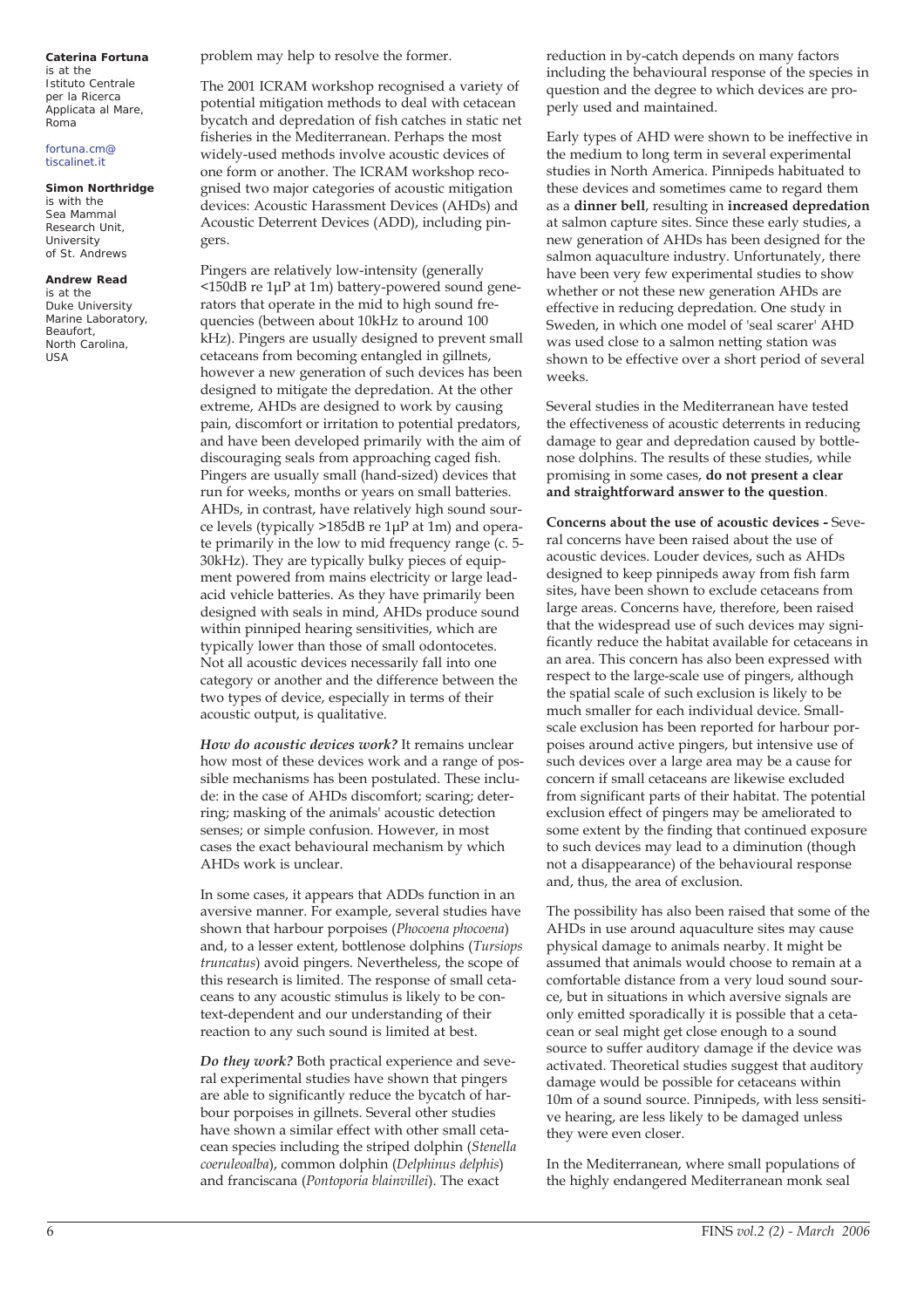still survive, there are important concerns about the possibility of both habitat exclusion and hearing damage to seals as a result of the use of AHDs.

*Depredation: approaches to minimising the problem -* There are numerous accounts of dolphins depredating fisheries in the Mediterranean. Fisheries involved include hook and line fisheries, purse seine or lampara fisheries and gillnet fisheries. While not the only species involved, bottlenose dolphins appear to be the most frequently implicated.

Member States in the ACCOBAMS area have committed themselves to protecting cetaceans, and thus have a duty to assist fishermen in finding appropriate means of minimising these conflicts. Experience in many areas shows that if fishermen are not given appropriate assistance and guidance that they may resort to inappropriate measures to deal with the problem. Appropriate mitigation measures should therefore be sought and encouraged by Member States.

**At present there does not appear to be any one simple panacea that will solve the problem of depredation.** It is likely that solutions will be casespecific, and the national authorities of member states will need to determine which are the most likely routes to resolve the problem. **It should be stressed that at present there has been no demonstration of long term effectiveness of any solution**.

Acoustic mitigation measures represent a potential avenue that may lead to a solution, but many other appropriate ideas should also be explored, including changes in fishing practices and behavioural conditioning of animals. Member states should be encouraged to explore such ideas.

Several acoustic deterrents are currently being marketed for use in the ACCOBAMS region to minimise dolphin depredation. **It is important to note that no study of such devices has yet shown anything**

**more than a short-term effect.** Further trials are urgently required, particularly as there are concerns that animals may habituate to acoustic deterrent signals over time and resume depredation. At the present time, no acoustic device has been shown effective at reducing depredation over the medium to long-term.

The acoustic devices marketed to reduce depredation are all relatively quiet, none approaching the sound source levels achieved in the AHDs used at aquaculture sites. This is largely because AHDs are very expensive and require significant power inputs, whereas most of the lower power devices are less expensive and run on standard alkaline or lithium cells.

Not all trials done so far have involved batterypowered sound sources, and some have relied on physical sound production using bells, tubes or clangers. Although these sounds may reduce depredation over the very short term, their effects are not long-lasting.

As some of these devices may effectively limit cetacean habitat availability, member states should be aware of where and how they are being used, and should consider ways to monitor their use. If certain devices are shown to be effective at reducing depredation over the long-term, it may be advisable to certify them for use as mitigation tools. Member States should determine the number of users, the number and type of devices, their output levels, the exposure schedule, the gear type on which they are being used, the area and season of use and the number of 'target' and 'non target' species present (notably monk seals).

The main species involved in depredation is the bottlenose dolphin (*Tursiops truncatus*). This species, like other cetaceans, may show **an obvious startle reaction to novel stimuli that could lead to exces-**

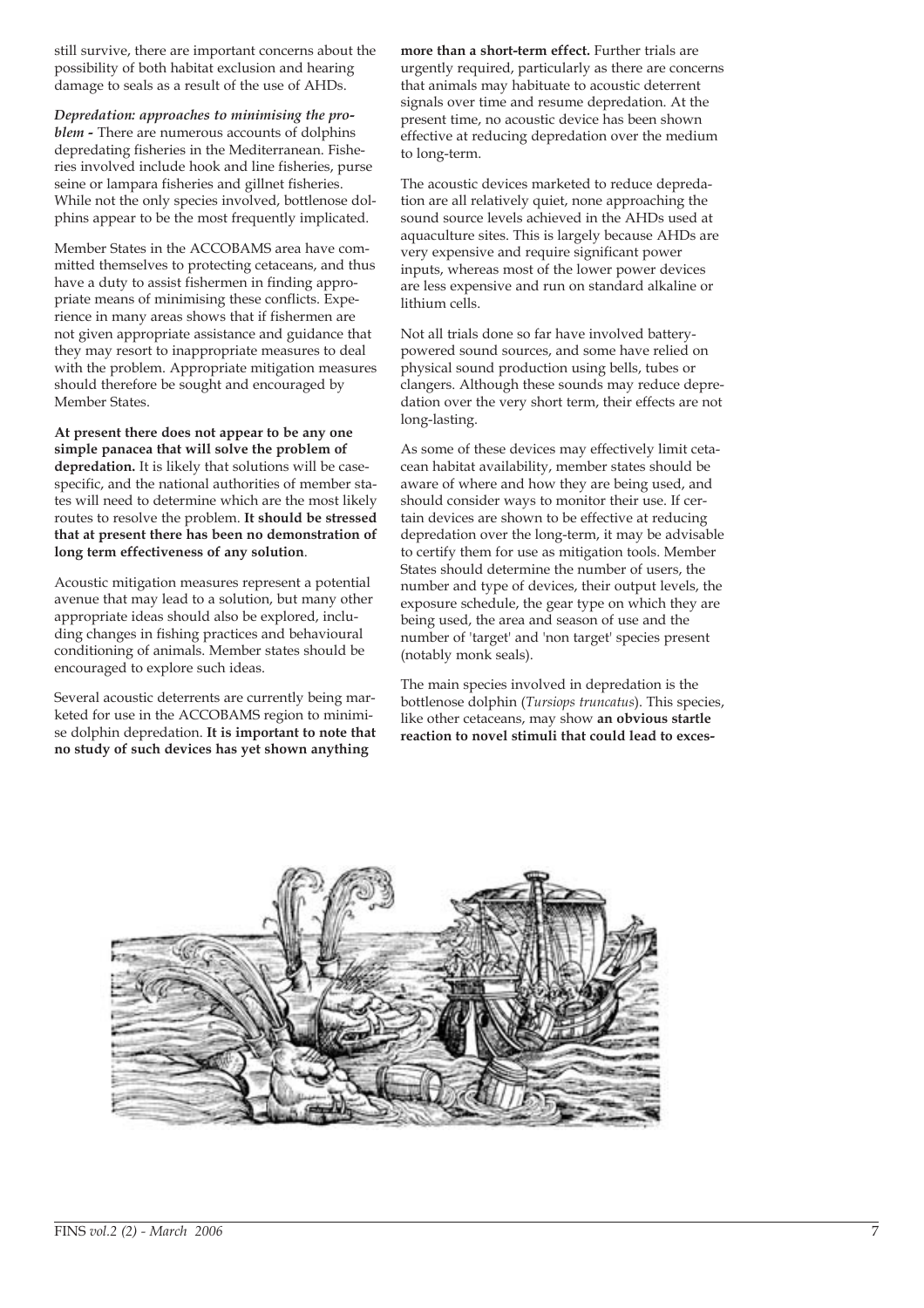**sively optimistic expectations by the fishermen**. In fact, this species learns rapidly, is extremely adaptable and likely to habituate in the long run to almost any noise. Therefore, alternative mitigation strategies or "combined approaches" - such as changes in fishing practices or behavioural conditioning should be favoured.

Overall, acoustic tools to minimise dolphin predation should be used only in an experimental manner. Government agencies should continue to learn how and if they work, and in what circumstances, and also the nature and extent of any ill-effects that they might have, including habituation to the signal. **With adequate co-operation and transfer of experience, much may be learned with little expenditure**.

Member states should also be aware that other approaches, such as changes in fishing practice or behavioural conditioning, may also prove useful avenues for further research.

*Bycatch: unintentional capture in fishing operations -* There are numerous records of bycatch of cetaceans in the ACCOBAMS area. Almost all species of cetaceans that are present in any number in the ACCOBAMS area have been recorded taken in some fishing operation or other. In the Black Sea the largest number of animals taken are harbour porpoises. In the Mediterranean and Contiguous Atlantic areas common and striped dolphins are the species most often recorded.

European Council regulation 812/2004 requires the use of pingers in many northern European gill and entangling net fisheries from 2005 - 2006. The intention of this regulation is primarily to minimise bycatch of harbour porpoises in EU waters. As noted above, pingers have been shown to be effective in reducing porpoise bycatch in a number of fisheries in Europe and North America, and there is no evidence yet that their effectiveness is diminished through time. It should be noted that there have been at least two studies in which bycatch of delphinid species in driftnets has been demonstrably reduced through the use of pingers.

It must also be recognised that bycatch of cetaceans cannot ever be completely eliminated by the use of

acoustic devices. Pingers have been shown to reduce porpoise bycatch by 90% or more in carefully controlled field experiments. Similar studies have shown a reduction of dolphin bycatch by 80% or more.

Where pinger use has been mandated in other areas, including northern Europe, accompanying observer/monitoring programmes have been mandated to ensure that the efficacy of these devices is maintained. This is even more important where delphinids are concerned, as they may be less easily deterred from entanglement than porpoises.

Any intention to deploy pingers should be preceded by a practicability trial in which selected vessels are equipped with the devices so that deployment issues can be addressed. **Experience elsewhere shows that while one pinger may work in one fishery, unexpected problems may arise in another fishery**. Issues of concern include how the devices are attached to the net, how they effect fishing efficiency and whether they lead to net fouling. Other issues, including spacing, costs, battery replacement, and enforcement (where this is needed) need to be considered in advance of any deployment programme.

**As with measures to reduce depredation, acoustic approaches are not the only possible solution. Other approaches may include, on a case by case basis, time or area closures for fisheries, or switching to other gear types**.

*Final remarks -* The possible adverse impacts of acoustic devices on cetaceans, at both individual and population level, remain poorly known. Furthermore, their effectiveness in reducing depredation is still in the process of being assessed. There is scientific evidence that pingers may reduce the bycatch of harbour porpoises and other small cetaceans in some fisheries. However, it is still too early to say whether acoustic devices will be effective in reducing depredation over the long term. More focused, long-term research on these topics is urgently needed. Y

# **Dolphin depredation: the case study at the Asinara Island (Sardinia, Italy)**

by Giancarlo Lauriano

Among the Italian areas in which competitive interactions between cetaceans and fisheries have been reported to cause damages to fisheries, Sardinia can be indicated as one of the most affected.

In 1999 the oldest consortium of Sardinian fishermen, the Cooperativa di Pescatori di Stintino, located in north western Sardinia, commissioned a

study aimed at highlighting the modalities and extent of the interaction between common bottlenose dolphins (*Tursiops truncatus*) and their smallscale fishery. The study was also intended to provide an estimate of the economic caused by the interactions, a first of its kind.

As elsewhere in the Mediterranean Sea, no detailed

**Giancarlo Lauriano**  is at the Istituto Centrale per la Ricerca .<br>Applicata al Mare. Roma

g.lauriano@icram.org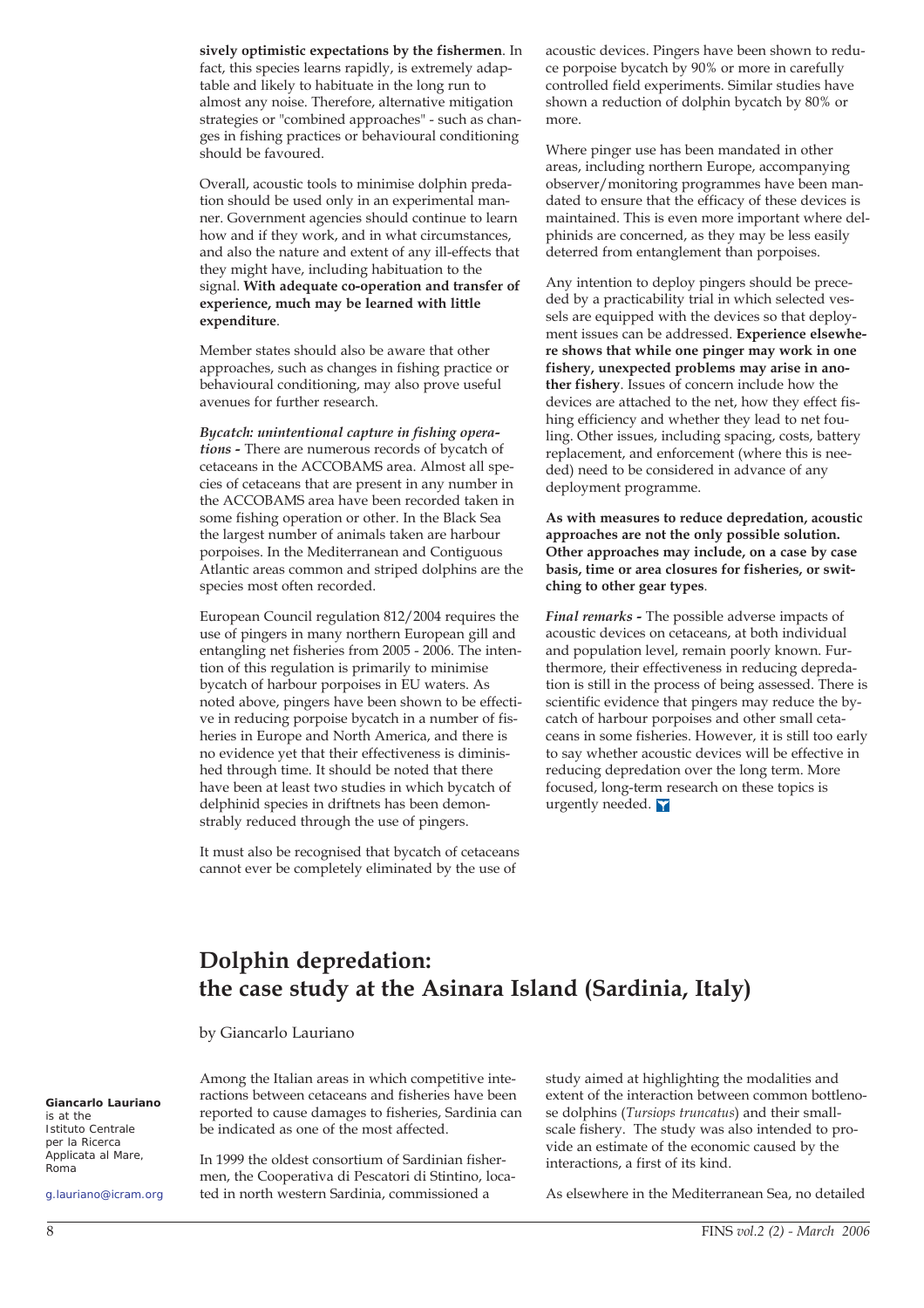information on the interaction, if any, was available in the area; this lack of data was seen as a major hindrance towards possible solutions to such a complex issue. In Italy roughly 13,000 artisanal fishery licenses are granted. The fishing gears that are deployed along the Italian coasts vary depending on the target species, the season and the local peculiarities. Consequently, the problem of the interaction cannot be oversimplified; all the factors at play interact in various combinations, complicating a system cannot be generalised.

The study was performed in the surrounding waters of the Asinara Island National Park, where several fishing gears are commonly deployed according to the season, the legislation and the target species. These include mostly trammel nets and bottom long-lines and, to a smaller extent, bottom fish traps.

Among trammel nets two main systems can be distinguished: nets for lobster (*Palinurus elephas*) and cuttlefish (*Sepia* spp. ), and nets for striped red mullet (*Mullus surmuletus*). Such systems differ for several characteristics, such as mesh size (being the smallest for the red mullet) and season (cuttlefish in winter, lobster in summer and red mullet in autumn).

The study provided some clear indications concerning the interaction mechanisms, thus pointing to possible:

a) The interactions were highly seasonal and clearly favoured by the attraction that bottlenose dolphins seem to have for striped red mullets. Between late summer and autumn, mullets become gregarious and coastal and as a consequence they become profitable for the fishermen. However, this trait is also exploited by the dolphins, which can easily feed on them. Dolphins apparently use the nets as barriers to concentrate their prey and to facilitate its capture. This behaviour often results in tears in the nets, damages to fish in the nets, fish removal, and decreased catch available to the fishermen. As a final result of this complex of interactions, overall catch rates decline.

b) The frequency of interactions varied greatly from year to year, with consequent substantial yearly fluctuations in economic losses, comprised between Euro 500/year and E. 2000/year per boat. Such inter-year differences were mainly related to fluctuations in total catches, explained by natural fluctuations of the available resource. In any case, the total damage was never as large as previously thought on the basis of the fishermen's reports.

c) Other variables possibly affecting the catch rate included the nets soaking time and setting depth. In addition, a key element limiting the fishermen's income was the time reduction (up to 25%), due to adverse weather, of the profitable four month-long striped red mullet season.

d) The provision of cues to the dolphins whilst setting and hauling the net, which acted as a "dinner bell" resulting in the attraction of the animals to the fishing area. We speculated that these cues might have been provided by the noise produced by the

net hauling system or by the engine noise at low revolution and characterised by frequent stops. The dinner bell hypothesis was strengthened by the observation that there was little or no interaction of dolphins with the long-line fishery, in which the gear is hauled in manually and noiselessly.

The Stintino cooperative operates a small fishing fleet, consisting of 21 boats. In the small community decisions on the way to conduct the activities are taken collectively. This results in a homogeneous way of proceeding with the fishing operations, including time of leaving port and return, and frequent aggregations of boats in the same fishing grounds, which are likely to emphasize the provision of cues to the dolphins. Fishermen themselves report that after a few days of forced inactivity due to adverse weather conditions interactions are scarcer, suggesting that dolphins get out of the habits to looking for nets.

All the factors listed above suggest that when developing a mitigation strategy a combination of methods, rather than a single one-time solution, should be envisaged.

In the study area, fishermen complain about damages from the dolphins as the only detriment to their activity, although several other elements, as previously indicated, are likely to cause a reduction in the catch rates. Thus public awareness programmes should be implemented in order to inform the fishing community as well as the general public that the issue of interactions with dolphins is rather complex, and that the dolphins cannot be considered as the only responsible for poor catches. The short time span of the red mullet fishery as well as the special preference of the dolphins for this species could be an advantage, given that the problems are concentrated in only part of the year. "Stealth fishing", as suggested by Nick Tregenza, where attention is given not top produce acoustic cues advertising the presence and location of fishing activities, could also be an useful strategy. Instead, the Stintino cooperative decided to follow the example of other Sardinian fishermen and experiment with pingers. Following a general "fashion" about acoustic devices, up to 1,500 pingers were recently employed in Sardinia alone, 300 of which in the Asinara area during 2002 - 2004. As noted during the monitoring performed by ICRAM within the framework of LIFE programme LIFE03 AT/IT/000148, an initial positive effect on the dolphins was soon followed by an increase in the severity of the interaction.

As a consequence, fishermen in the area now prefer not to use acoustic devices. More simply, many have spontaneously decided to give up with red mullets and concentrate on other species with gears that are not so prone to involving interactions with dolphins.

Lauriano G., Fortuna C.M., Moltedo G., Notarbartolo di Sciara G. 2004. Interactions between common bottlenose dolphins (*Tursiops truncatus*) and the artisanal fishery in Asinara Island National Park (Sardinia): assessment of catch damage and economic loss. Journal of Cetacean Research and Management 6(2):165-173.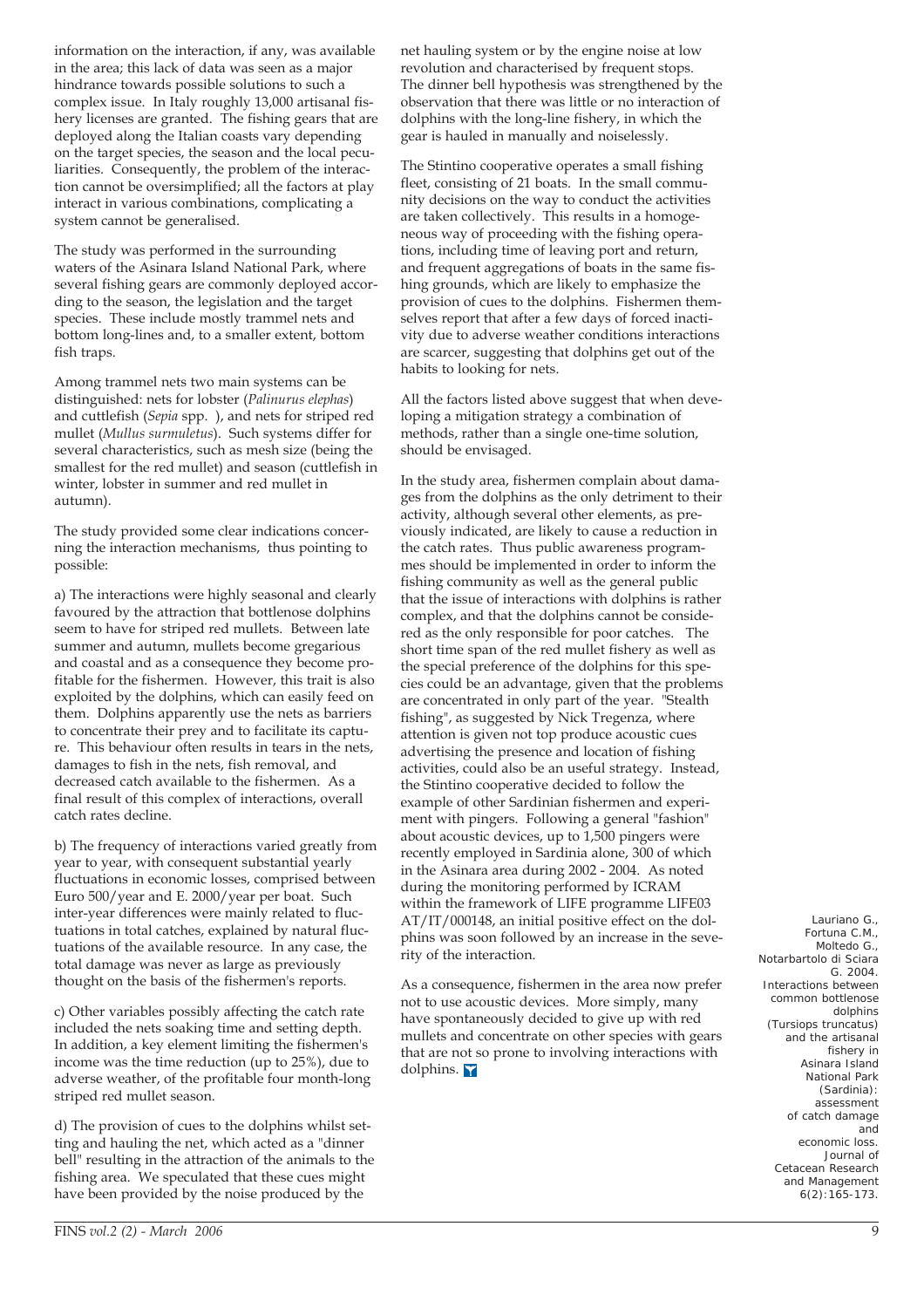## **A call for stricter protection: common dolphin in the Mediterranean Sea listed in Appendix I of the Convention on Migratory Species**

by Niki Entrup

### **Niki Entrup**

directs the Whale and Dolphin Conservation Society **Office** in Munich, Germany

niki.entrup@wdcs.org

The rhythm of Kenyan drumming by the locally well known musicians from Kenge Kenge, a livesize inflatable blue whale model, tents to protect delegates from potential rain in the mid-autumn, but still warm African nights set up the surrounding for a reception hosted by the ACCOBAMS Secretariat and WDCS, the Whale and Dolphin Conservation Society, that has been titled "A Night for the Common Dolphin".

That night already indicated that at the 8th Conference of the Parties of the Convention on Migratory Species a proposal of great importance to cetacean conservation will be discussed: Monaco proposed the listing of the common dolphin in the Mediterranean Sea in Appendix I and also list the whole population in Appendix II of the Convention (so far, just the "western population" was listed in Appendix II).

In 2003, Mediterranean common dolphins (*Delphinus delphis*) were classified as Endangered in the IUCN Red List of Threatened Animals, which refers to an inferred 50% decline in abundance over the last three generations. In November 2004 a Conservation Plan for common dolphins in the Mediterranean Sea was presented to the 2nd Meeting of the Parties of ACCOBAMS (Bearzi et al. 2004). This Plan was strongly welcomed by the Parties, and a Resolution (2.20) was adopted where Parties and Riparian States are invited to implement appropriate parts of the Conservation Plan for Mediterranean common dolphins without prejudice to other international obligations and introduce relevant activities into their national action plans (ACCOBAMS 2004).

The need for the implementation of actions described in the Plan has been reiterated at the ACCO-BAMS Scientific Committee meeting held in May 2005 in Cairo, Egypt (ACCOBAMS 2005).

On Thursday, the 24th of November, the 93 Parties to the CMS adopted the proposal from Monaco and listed the common dolphin in the Mediterranean Sea in Appendix I of the Convention.

The meaning of the Appendix I listing is indicated within the review of legal instruments of relevance to the conservation of Mediterranean common dolphins (Annex I to the "Conservation Plan for shortbeaked common dolphins in the Mediterranean Sea" that has been "strongly welcomed" by the ACCOBAMS Parties at the MOP2):

"Appendix I species are those which are "endangered". There are provisions on the listing and delisting of such species. Parties that are range States of Appendix I species are prohibited from "taking" animals of these species, though this prohibition is qualified (e.g. where "the taking is for scientific purposes"). The term "taking" is broadly defined as "taking, hunting, fishing, capturing, harassing, deliberate killing, or attempting to engage in any such conduct".

With some caveats, Parties that are range States of Appendix I species must also, put briefly, endeavour: (a) to conserve and restore habitats of importance in removing the species from danger of extinction; (b) to act in relation to "activities or obstacles" that seriously impede or prevent migration; (c) to act in relation to "factors" that endanger or are likely to further endanger the species".

So the question is whether there is still time to prevent further common dolphin groups disappearing from their range or whether we are able to protect them efficiently? Let's put it that way. What can be achieved on paper has been achieved. Little has been done in practice. It's now up to the countries, politicians, the wider public and stakeholders to prove that mankind is able to conserve and protect this extraordinary marine mammal species. A task, humans have most often failed so far.

### **STRIPED DOLPHIN** *Stenella coeruleoalba* **listed in Appendix II of CMS**

Subject to another proposal submitted by the Principality of Monaco, the whole Mediterranean population of striped dolphin was listed in Appendix II of the Convention. Previously this status was limited to the "western population".

The widespread use of driftnets in the Mediterranean since the 1980s has been a major source of mortality for striped dolphins in the region. Throusands of striped dolphins still die every year in pelagic gillnets.

Thanks to the Principality of Monaco for its support of the reception "A Night for the Common Dolphin"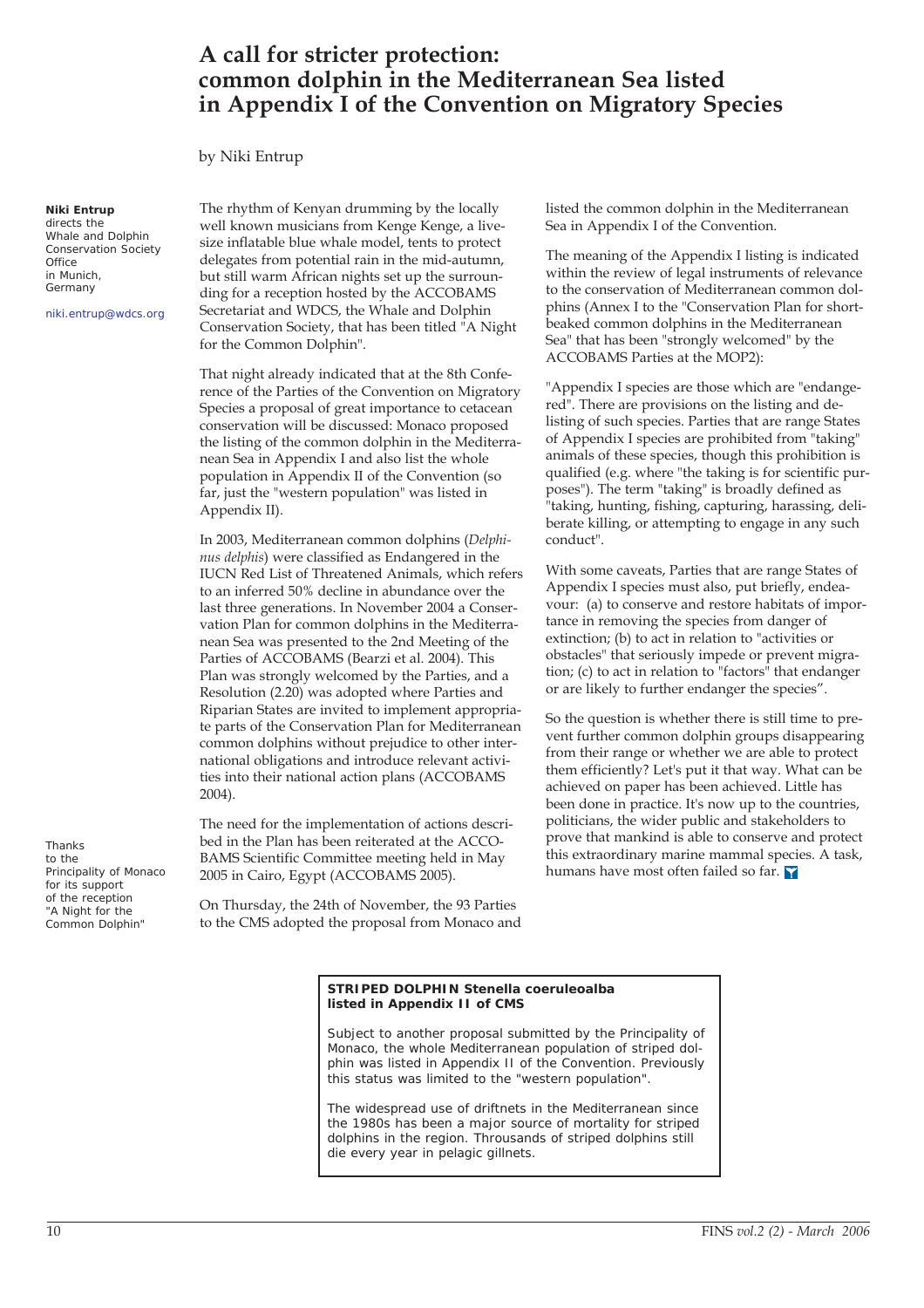# **News from the Secretariat**

### **Current state of signatures and ratifications.**

In the frame of the accessions to ACCOBAMS and from 1 September 2005, Italy officially became Party to the Agreement after having deposited its instrument of ratification on 24 June 2005. Cyprus ratified the Agreement, deposited its instrument, and will officially become Party to the Agreement on 1st May 2006. This brings the Parties to ACCOBAMS to a total of 19. In addition, during the Conference of the Parties of Barcelona Convention that was held in November in Slovenia, the Executive Secretary met the Ministries of Serbia Montenegro and Slovenia in order to strengthen the relationship with these countries and to accelerate their process of ratification of the Agreement.

### **Reinforcement of the Permanent Secretariat by Italy.**

The Italian Ministry of Environment renewed its support to ACCOBAMS by seconding to the Secretariat an Italian expert in media-communication, Silvia Sartori. This assignment, which coincides with the accession of Italy to the ACCOBAMS Agreement, confirms the important role that Italy has always played in implementing the Agreement on a voluntary basis and grants further technical support to the Secretariat. Moreover, in view of the ten years of ACCOBAMS (1996-2006) and of the special events that will be organized, this new member of the staff will be particularly helpful.

### **Successful outcome of the trainings courses on "Techniques of cetaceans monitoring".**

Two training courses on "Techniques of cetaceans monitoring" were held from 28th August to 3rd September in Elba Island (Italy) and from 10th to 14th October in Stintino (Italy). Organized thanks to the support of the Italian Ministry of Environment and in collaboration with the University of Genoa, they had a very successful outcome with a number of adhesions higher than expected. Theory lessons were alternated to field surveys in order to allow participants to acquire basic knowledge on cetology and observe species directly in their natural habitat.

### **ACCOBAMS Workshops on "Conservation of Mediterranean fin whales", "Collisions between cetaceans and vessels" and "Detection and localization of marine mammals using passive acoustics".**

From 12 to18 November 2005 scientists from all over the world gathered in Monaco to attend three different workshops organized by ACCOBAMS. From 12 to 13 a meeting was held focusing on fin whales, to lay the bases for a Conservation Plan for this species in the Mediterranean. From 14 to 15 a workshop was held on the alarming issue of collisions, and from 16 to 18 the theme of discussions was the use of passive acoustics to detect cetaceans.

The first two workshops were organized thanks to the support of the Italian Ministry of the Environment, while the third was held in collaboration with the University of Paris XII and CEBC CNRS.

All workshops, although in large part attended by different scientists, gave participants a valuable occasion for joining conservation efforts and comparing scientific data and potential mitigation measures.

On 15 November a press conference was also organised: many journalists participated to interview the Executive Secretary and selected scientists. After the conference, scientists and media joined the ACCOBAMS Secretariat to a cocktail honoured by the presence of HSH Prince Albert II, who renewed His deep interest and support to the ACCO-BAMS activities.

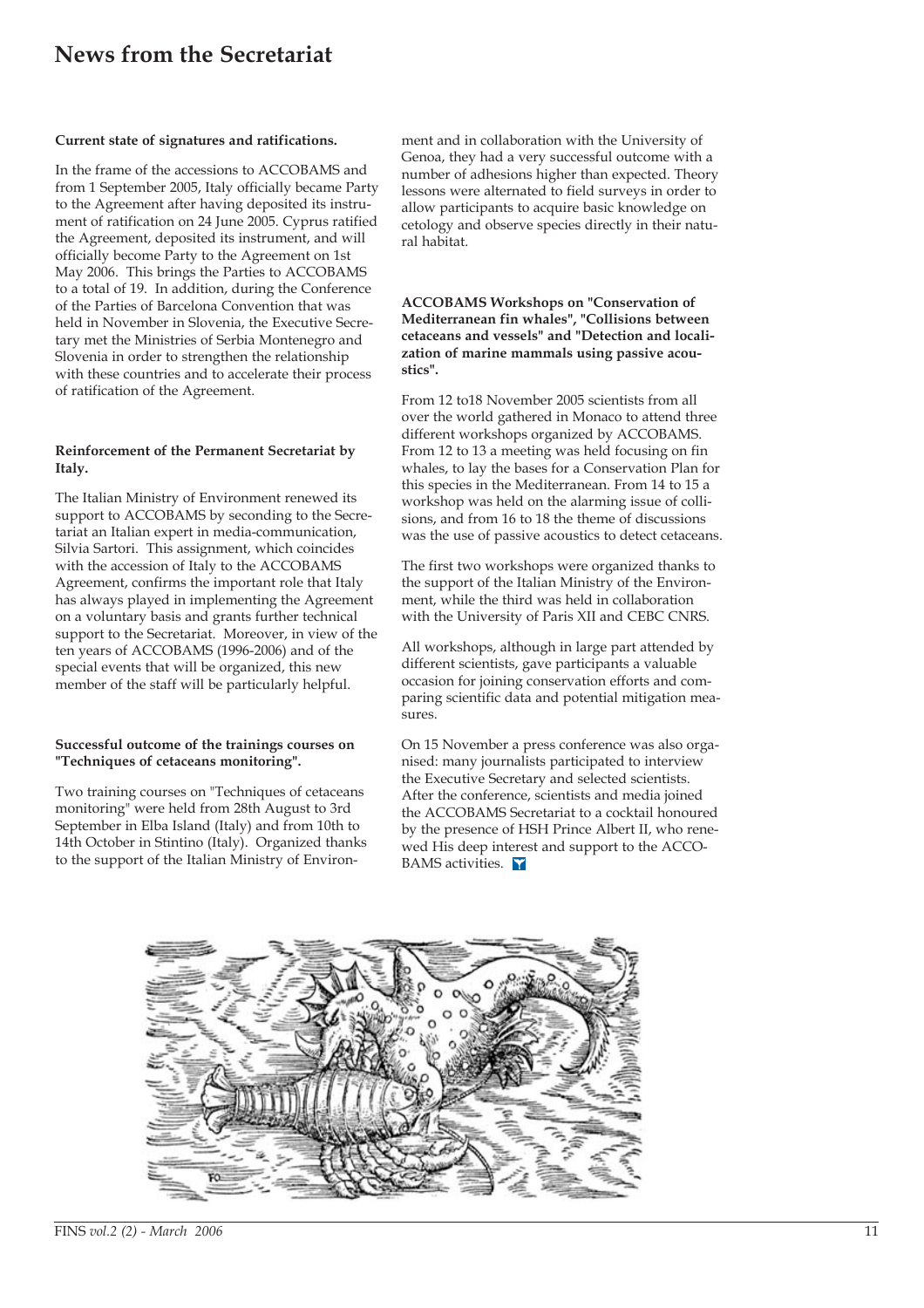# **The Regional Activity Centre for Specially Protected Areas: the Mediterranean Sub- Regional Coordinating Unit for ACCOBAMS**

UNEP MAP Regional Activity **Centre** for Specially Protected Areas, Boulevard du Leader Yasser Arafat B.P. 337-1080 Tunis

www.rac-spa.org

car-asp@rac-spa.org

The Regional Activity Centre for Specially protected Areas (RAC/SPA) is a Centre established within the framework of UNEP's Mediterranean Action Plan, with the mandate of supporting the Parties to the Barcelona Convention to implement the Convention Protocol on Specially protected Areas and Biological Diversity in the Mediterranean. The RAC/SPA provides, among other things, technical follow-up for the implementation of the Action Plan for the conservation of Cetaceans in the Mediterranean adopted in 1991 by the Contracting Parties to the Barcelona Convention as part of the Mediterranean Action Plan.

The meeting of the Parties to ACCOBAMS, in its first session held in Monaco from 28 February to 2 March 2002, adopted the Resolution 1.4 which entrusted the RAC/SPA with the duties of a sub regional coordinating Unit (MedSRCU) and mandated the ACCOBAMS Secretariat to sign a Memorandum of Cooperation with the RAC/SPA.

Regarding the need of specific actions in the subregion, the most conspicuous gaps found in the Agreement area could be summarised as follows:

- **\*** Important lack of knowledge on the level of threat provoked by accidental captures and on possible solutions to conflicts with fisheries;
- Lack of national action plans and stranding networks for cetaceans in several countries;
- **\*** Insufficient level of knowledge on the status of the populations in the Agreement area;
- **\*** Need for creating and strengthening capacities.

Actions undertaken in the field of cetacean conservation after the entrusting to RAC/SPA of the MedSRCU, concerned mainly the following:

- **\*** Optimising of coordination with the Secretariat ACCOBAMS through the harmonisation with recommendations from Contracting parties of the Barcelona Convention, to the maximum extent possible with the agreement needs;
- Improvement of knowledge of the species' state, including actions to take advantage of strandings of cetaceans to improve knowledge of conservation problems and their possible solutions.

In this context, several actions were implemented, including:

- **\*** The setting-up of a Mediterranean Database on Cetaceans Stranding (MEDACES) at the University of Valencia through an agreement with that institution. This database is currently supported by the Spanish Ministry of the Environment.
- **\*** The elaboration of guidelines for developing stranding networks at the national level (e.g., notification of stranding, skills and role of the local correspondents, equipment, sampling and standardisation of records, national coordination, regular meetings, workshops), further improved and completed through the contribution of ACCOBAMS experts.
- The elaboration of a review document on whale watching activities compatible with cetacean conservation. The document was further harmonized and included as an annex to the ACCO-BAMS whale watching guidelines.
- **\*** The offer of technical and financial assistance by RAC/SPA to Libya, for the development of its National Action Plan for the Conservation of Cetaceans, and to Tunisia for the development of a cetacean stranding network.
- **\*** Contribution and participation to the following workshops, organised by the ACCOBAMS Secretariat:
	- 1. Workshop on the preparation of a project "Assessment and mitigation of cetacean bycatch in the ACCOBAMS area", Rome, 29-30 April 2004.
	- 2. Workshop on Acoustic Deterrent Devices, Rome 28 June 2004.

For the triennium 2005 - 2007, a Memorandum of Cooperation was signed by the ACCOBAMS Secretariat and RAC/SPA, defining the following fields in which the Sub-Regional Coordinating Unit will assist the ACCOBAMS Secretariat:

- **\*** The identification and the creation of Specially Protected Areas for cetacean in the Mediterranean sub-region.
- **\*** The elaboration and development of databases on important areas for cetaceans, and on national authorities, research and rescue centres, stranding networks, scientist and non-governmental organisations concerned with cetacean conservation. Y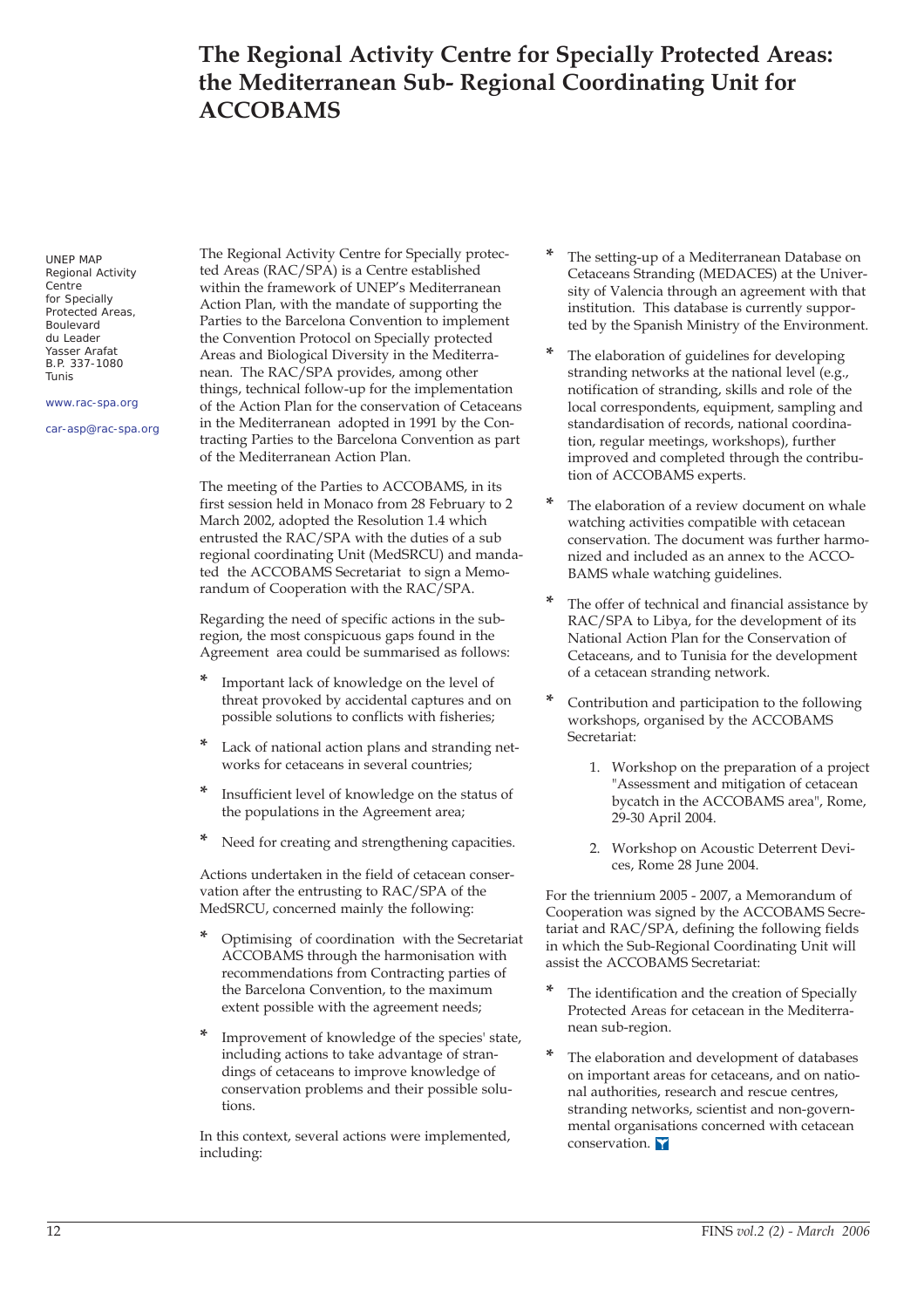# **Third Meeting of the Bureau of ACCOBAMS**

On 1st and 2nd December the Third Meeting of the Bureau took place. Its members (Miguel Aymerich Huyghues/Spain, Ahmed Chouayak/Tunisia, Simon Nicolaev/Romania, Ana Strbenac/Croatia and the Chair of the Scientific Commettee Giuseppe Notarbartolo di Sciara) met in the premises of the ACCOBAMS Permanent Secretariat in Monaco to discuss on different issues.

According to the text of the Agreement (article VI) the Bureau has to:

- a) Provide general policy guidance and operational and financial direction to the Agreement Secretariat and the Co-ordination Units concerning the implementation and promotion of the Agreement;
- b) Carry out, between sessions of the Meeting of the Parties, such interim activities on its behalf as may be necessary or assigned to it by the Meeting of the Parties;
- c) Represent the Parties vis-à-vis the Government(s) of the host country (or countries) of the Agreement secretariat and the Meeting of the Parties, the Depositary and other international organizations on matters relating to this Agreement and its secretariat.

The Bureau normally meets once per annum and provides a report on its activities for each session of the Meeting of the Parties.

The last Meeting examined the status of the accessions and the implementation of the Agreement by the countries, the relationships with the Sub-Regional Coordination Units, the ongoing collaborations with other instruments and the budgetary matters. Five Non Governmental Organizations were conferred of the Status of ACCOBAMS Partner on the basis of a concrete planning of collaboration: the Conservation Biology Research Group - University of Malta, the Dipartimento di Biologia - University of Genoa, the Groupe de Recherche sur les Cétacés, Morigenos - the Marine Mammal Research and Conservation Society and Nature Trust.

The Bureau also recognized the value of the cooperation with Partners and the way to strengthen it asking the Partners to supply the Parties with a report on their activities within ACCOBAMS.

The Bureau also acknowledged the progress report

on the activities of the Scientific Committee and with regard to some matters of emergency such as the use of driftnets in the Mediterranean recommended that the Secretariat should:

- **\*** Raise concerns about illegal driftnetting activities within the area, with special regard to the Pelagos Sanctuary;
- **\*** Communicate with the European Commission, ICCAT and GFCM to report actions being taken to monitor and enforce the EU/GFCM driftnet ban in the Mediterranean Sea and establish joint initiatives to intensify the investigations into possible illegal driftnetting activities and to conduct targeted surveys to prevent illegal driftnet fishing in both national waters (in co-operation with national authorities) and the high seas;
- **\*** Communicate with all Parties and Range States to report actions being taken to monitor and enforce the EU/GFCM driftnet ban (as appropriate) with respect to their fishing fleets, national waters and adjacent high seas and request Parties to report any incidences of cetacean mortalities/strandings that are identified or suspected to be caused by interactions with driftnets.

The urgency of the case of the Common Dolphin in the Mediterranean Sea was also underlined, and the Bureau agreed on the need of raising awareness among fishermen and promoting the implementation of the Conservation Plan in the countries through the development of concrete actions.

With regard to the 2010 initiatives the members agreed in inscribing the identification of sites of interest for cetaceans in the "2010 Targets" in particular with the integration of cetaceans into the existing networks.

According to the MOP2 decisions, the members also examined a proposal for the creation of an extended Bureau and for its terms of reference.

The Next Meeting, mainly focused on the preparation of the Third Meeting of the Parties is planned to be held in April 2007.

Want to send news and articles to FINS? We welcome contributions in the field of cetacean conservation from all parties. Please send proposals, suggestions and items for the calendar of events to: G. Notarbartolo di Sciara, disciara@tin.it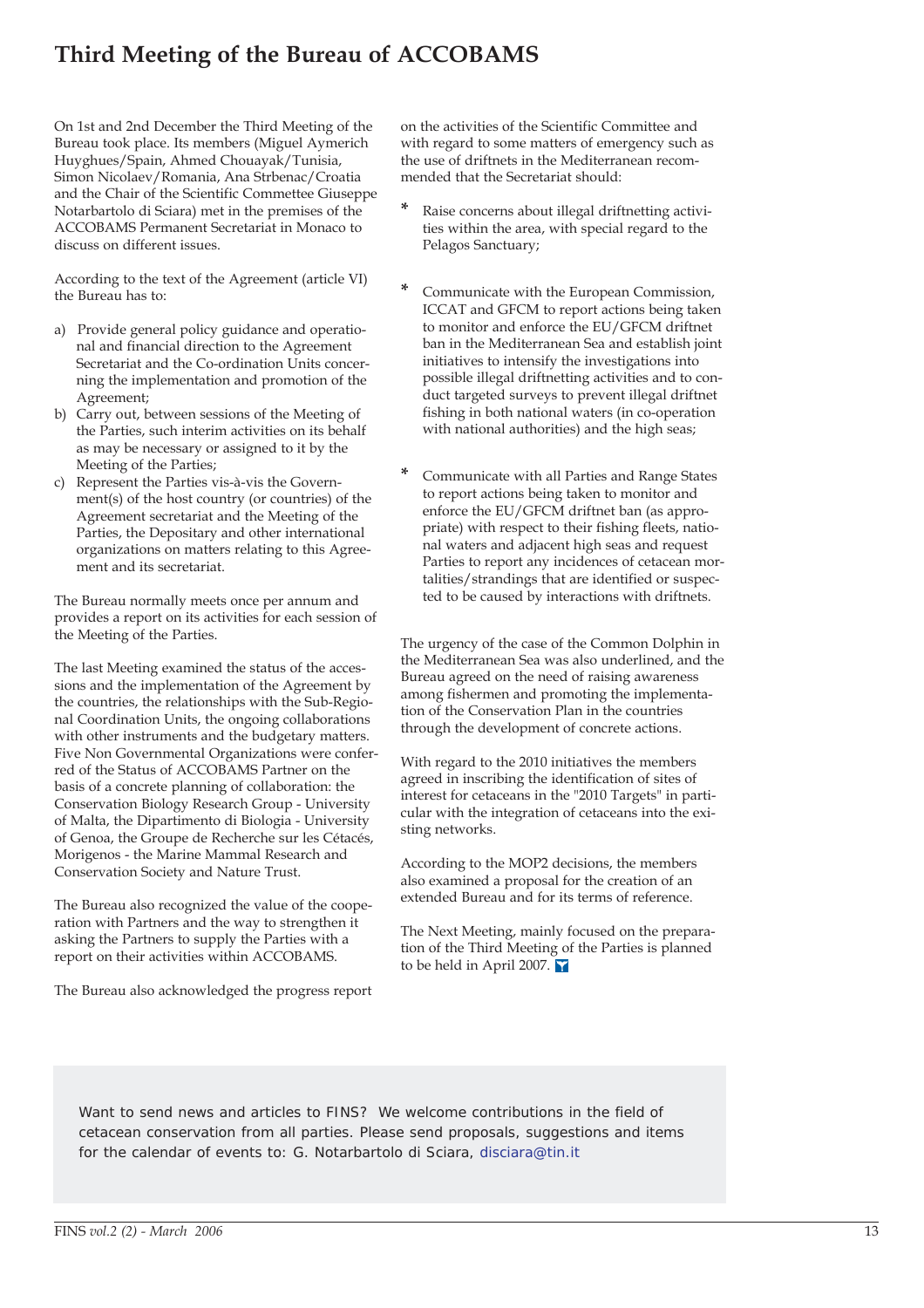# **News from Member States**

### **Sergey Krivokhizhin**

is executive director of the Brema Laboratory, Ukraine, and alternate Black Sea representative in the Scientific Committee of ACCOBAMS

### brema@poluostrov. net

### **Alexei Birkun, Jr.**

is senior scientist and deputy director of the Brema Laboratory, Ukraine, and a member of the Scientific Committee of ACCOBAMS

alexeibirkun@home. cris.net

### **Offshore gathering of harbour porpoises in the central Black Sea: is it a norm or exception?**

by Sergey Krivokhizhin and Alexei Birkun, Jr.

Regarding the Black Sea, it is generally acknowledged that circumlittoral shelf area (i.e. inshore waters less than 200m deep) is the primary habitat of harbour porpoises (*Phocoena phocoena relicta*) and bottlenose dolphins (*Tursiops truncatus ponticus*), whereas upper layers of offshore waters over the continental slope and deep-sea depression (where depth varyies from 200 to 2,212 m) represent the main habitat of common dolphins (*Delphinus delphis ponticus*). It is known also that sometimes the both coastal species are sighted in the deep-water area as well as the latter pelagic cetaceans approach occasionally very close to the coast. So far, there was no evidence that harbour porpoises can form sizeable accumulations in mid part of the Black Sea beyond bounds of the shelf.

A shipboard line-transect cetacean survey was carried out from 24 September to 7 October 2005 in the central Black Sea just between the Crimea peninsula, Ukraine, to the north and Sinop province of Turkey to the south (see the map). Six tracklines (660km of observation effort) crossed study area (31200 km2) leaving aside shallow shelf zone and territorial waters of the riparian states.

Although everyone in the research team expected to meet with common dolphins mainly and, hopefully, with few bottlenose dolphins, the results turned out quite different - 169 harbour porpoises (22 sightings), 107 common dolphins (33 sightings) and none bottlenose dolphins on the record (however, some *T. truncatus* individuals happened outside of study area, in coastal waters of Ukraine and Turkey).

Harbour porpoises were sighted in groups of 1-50 animals (7.7 on average) at a distance of 38-215km from the nearest coast where depth comes to 450- 2,170m. Usually, neighbouring groups were observed not far from each other suggesting their belonging to larger aggregations. The estimated density of harbour porpoises and common dolphins in the study area amounted to 0.3 and 0.2 animals per 1km2, respectively.

The occurrence of harbour porpoise accumulations offshore in the deep-water area pretends to be crucial in view of resumptive estimation of this species abundance in the Black Sea in whole. At present available data are not enough for such comprehensive assessment. In this context, the preparation of basin-wide cetacean survey should be priority of fundamental importance.

The survey in the central Black Sea was organized and conducted by the Brema Laboratory (Ukraine) and Institute of Ecology and Evolution (Moscow) in the framework of joint Russian and Ukrainian Belobochka'05 project. Research team: Alexei Birkun, Jr. (project co-ordinator from Ukraine), Lev Mukhametov (project coordinator from Russia), Sergey Krivokhizhin (survey team leader), Olga Shpak, Anna Kryukova and Eugeny Nazarenko. The methodological assistance and field equipment for surveying were kindly provided by the Sea Mammal Research Unit (University of St. Andrews, Scotland, UK). Financial support: Utrish Dolphinarium Ltd. (Moscow) and UK Department of Environment, Food and Rural Affairs by force of British Council-Ukraine as a part of SEPS-II (via NNCC-project).

See a map of the Black Sea with the locations mentioned in this text at:http://www.accobams.org/newsletter/index.htm

### **Consolidation of national network for ceaceans monitoring and conservation in Ukraine**

by Alexei Birkun, Jr.

History of the Ukrainian national network for cetaceans monitoring and conservation (NNCC) is not long - 17 years only. Before 2005, the network consisted of 15 non-governmental and state-operated organisations including the coordinating centre (Brema Lab, Simferopol) and 14 focal points located mainly along the Black Sea coast, except one situated at the Sea of Azov (see FINS 1(1):13). Critical analysis of NNCC activities has been conducted within "Morski Ssavtsi-2003" project supported by the Ukrainian Ministry of Environment. It was stated that NNCC focal points are in need of capacity building including: (a) development of common methodology; (b) providing of basic training for most members; (c) upgrade of field equipment; (d) ramification of local branches of the network by dint of involvement of voluntary assistants; (e) producing of handy means for public awareness; (f) creation of a common NNCC database; and (g) strengthening of information links with mass media.

All these items were declared as objectives of a oneyear project (Jan-Dec 2005), "Improvement of the Ukrainian national network for cetaceans monitoring and conservation", a NNCC-project selected for implementation in the framework of the so-called Small Environmental Project Scheme (SEPS II). The project obtained major funding from the United Kingdom "Environment for Europe Fund" supported by the UK Department of Environment,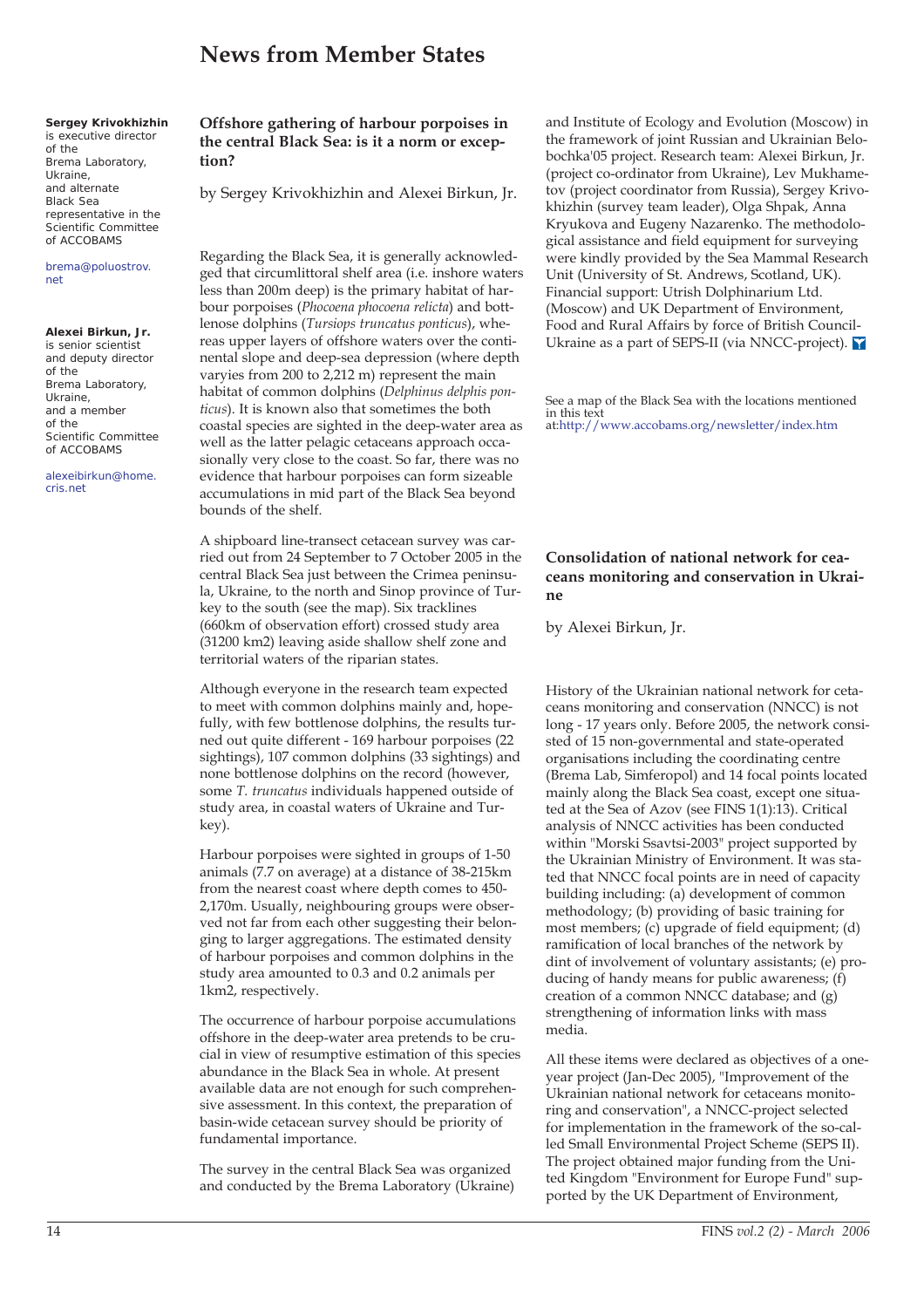Food and Rural Affairs. Some results of this project are presented below.

**Spatial and membership growth**. NNCC currently consists of 19 operational units functioning in 17 inhabited localities (cities, towns and villages) and adjacent territories extending along the Black Sea, Azov Sea and Kerch Strait coasts of Ukraine (see map on website). Activities of the operational units cover almost entirely the seashore and marine coastal waters in the Crimea Autonomy, Odessa, Nikolayev, Kherson, Zaporozhye and Donetsk provinces, and Sevastopol administrative district. According to the updated directory of NNCC members, at present the network includes 197 individuals and 38 collective or corporative participants.

The NNCC scientific core consists of focal points established in six research institutes and laboratories, two biosphere reserves and five nature reserves. Four of these organizations belong to the National Academy of Science of Ukraine. These are: the Dunaysky (Ukrainian Danube Delta) and Chernomorsky (Black Sea) biosphere reserves, Karadag Nature Reserve and Odessa Branch of the Institute of Biology of Southern Seas. At the same time, the NNCC coordinating centre - the Brema Laboratory - is a private institution; it is the only Ukrainian and one of two Black Sea organizations honoured with the status of "ACCOBAMS Partner". Five environmental NGOs are also involved in NNCC activities. One of them - "Oasis" Society for the Protection of Archaeological and Historical Memorials, Flora, Fauna and Coastal Waters of the Heraklea Peninsula - acts as the NNCC focal point in the Sevastopol district.

Ukrainian citizens of different social layers are engaged in NNCC activities. Most individual members are scientists, professional conservationists (including employees of the reserves), university lecturers and students, and teachers of secondary schools. Besides, in some places fruitful cooperation was achieved with coast guard officers, fishermen, beachfront rescuers and sailors. Quite many volunteers are represented by physicians. There are also some governmental officers (including officers of the Black and Azov Seas Ecological Inspection and Fish Protection Service), businessmen and lawyers involved personally in NNCC activities. Pupils of secondary schools and other young children do not take part in the Ukrainian NNCC as individual members because of safety, health and responsibility concerns. Nevertheless, two country-side schools in Crimea, one lyceum in Odessa and one gymnasium in Simferopol expressed their interest in assisting focal points as corporative NNCC members.

**Awareness and educational issues**. Three colour posters (47 x 68 cm, 1000 copies of each) aimed to enhance public awareness were designed and published this year by Brema Lab. The first poster - How to behave in the presence of a stranded cetacean - includes advice for the general public on dos and don'ts if somebody finds a live or dead dolphin or porpoise on the beach. The second poster - How

to behave in the vicinity of dolphins at sea - is dedicated to popularization of the ACCOBAMS guidelines for cetacean watching activities. The third poster - Make an effort - don't cause harm to dolphins - describes man-made risk factors which pose various threat to Black Sea cetaceans in the wild. Over 600 copies of each poster have already been distributed free of charge. Most of these are posted in public places located in different populated areas along the coastline of Ukraine.

A total of 109 peer reviewed scientific publications relating to the centennial period from 1903 to 2004 were collected, scanned (1260 pages in total) and assembled in the form of a Digital Library on Cetaceans of the Black and Azov Seas. One hundred CD ROM copies of this library were produced in order to distribute them among the focal points and specialists interested in research and conservation of Black Sea marine mammals.

A guide for members of the network entitled Cetaceans at Sea and on the Beach has been written and supplied with original drawings. It is expected that the guide will be published and mailed to NNCC focal points in the very near future.

**Training**. A Training course on development of the network for cetaceans monitoring and conservation has been conducted in Koktebel, Crimea, during one week, from 23-29 May 2005. A total of 24 trainees and five trainers representing 16 Ukrainian organizations took part in the course, and two additional participants were invited as observers from Russia. The training programme included six full-time (1.5 hour) lectures, four practical studies (including one day at sea, one day on the beach and one day in necropsy room), five mini-lectures (0.5- 1-hour presentations prepared by the trainers and trainees) and round table discussions. As a result, representatives of the NNCC focal points were provided with basic knowledge and practical skills on cetacean anatomy, physiology and pathology, field data collecting, sampling as well as on common methodology of NNCC management. This included approaches to the monitoring of cetacean strandings, by-catches and sightings and methods on how to increase public awareness and public participation in conservation activities.

Practical lesson on the line transect method of cetacean surveying was carried out in coastal waters near Balaklava (between Cape Khersones and Cape Sarych in south-western Crimea; 143 km2 of study area; 65 km of observation effort) by means of concurrent use of three sailing/diesel-powered yachts. Practical lesson on search of stranded cetaceans (40 km of pedestrian promenade) was conducted on the western Azov Sea coast represented with sandy beaches of Arabat Spit. Two practical lessons on small cetacean measuring, sampling and dissection techniques were carried out in the Feodosia Veterinary Clinic. To show cetacean necropsies in details, two carcasses of incidentally caught harbour porpoises, located in fishing nets by Evpatoria NNCC members, were stored in a freezer long before the training.

Alexei Birkun, Jr. is NNCC-project coordinator, senior scientist and deputy director of the Brema Laboratory, Ukraine, and a member of the Scientific Committee of ACCOBAMS

alexeibirkun@home. cris.net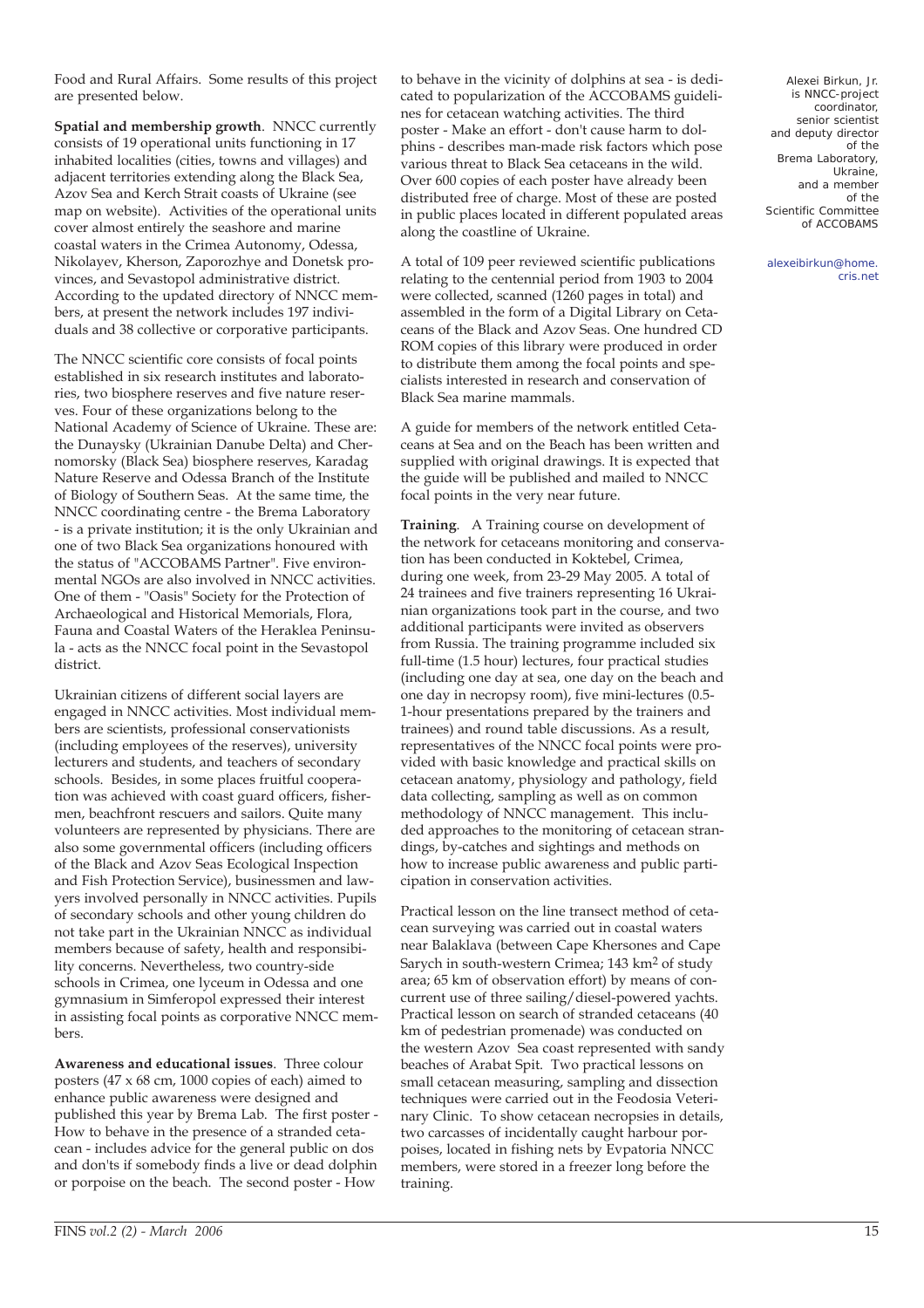At the beginning of the training, each trainee received a set of 18 work documents, information and awareness issues including seven different posters and three different CD-ROMs prepared and published by Brema Lab in 2003-2005. Two additional documents - the Recommendations on the Sampling of Cetaceans and Cetacean Carcass Data Sheet - were distributed among trainees when the course came to its end. Later on, in June and July, during managerial visits of the project coordinator to NNCC focal points, 24 persons received their training certificates. It is important to underline that the trained specialists, after returning to their organisations, were in turn able to conduct trainings to the rest of their team members.

Another training initiative supported by NNCC was carried out from 24 September to 7 October 2005 within the "Belobochka-2005" joint Ukrainian - Russian cetacean boat survey carried out in the central Black Sea. Seven observers representing the Brema Lab (Simferopol) and the Institute of Ecology and Evolution (Moscow) were trained to use modern line-transect methodology elaborated and kindly made available by specialists from the Sea Mammal Research Unit (University of St. Andrews, Scotland).

**Provision of equipment**. In May 2005, just before the training course, the project management team assembled 15 field sets aimed to provide NNCC focal points and coordinating centre with basic standardized equipment for data recording and sampling. Each field set, stacked in a backpack, consists of 30 items. Among other things, NNCC focal points obtained GPS personal navigators, digital photo cameras, measuring tools (tape-lines and scales), preparation tools (tweezers, scalpels and scissors), field journals, chemicals and accessories for tissue sampling, fixation, labelling and transportation. The field sets were delivered to responsible representatives of NNCC focal points against their written obligation to use this equipment for needs of the network.

**New knowledge**. The implementation of the project provided the NNCC coordinating centre with new valuable information on cetacean sightings, strandings and bycatches in different areas along the Ukrainian coastline of the Black and Azov Seas and in the Kerch Strait. This information, presented by the focal points in the form of standardised reports, in most cases includes regular (monthly) data collected in June-October 2005 (after the training course) and less systematic data recorded in January-May 2005 and in 2004 (before the training). The obtained results should be considered a valuable by-product of the project, although they will still need further systematization and some analytical effort. Nevertheless, even now it can be stated that NNCC contributed new essential facts to the knowledge of cetacean distribution, abundance and anthropogenic threats along almost the entire Ukrainian seaboard. Special sections of the reports are dedicated to hot spots which were abundant in cetacean strandings and entanglements in fishing gear. These results could be used as important background for the designation of marine protected areas specialized in the conservation of two Black

Sea cetacean species -harbour porpoises (*Phocoena phocoena*) and bottlenose dolphins (*Tursiops truncatus*).

**Dissemination of information**. With the purpose of widely distribute NNCC public awareness information, a Briefing on the Conservation of Black Sea Cetaceans was conducted (Simferopol, 24 March 2005) with the participation of 54 scientists, NGO conservationists, governmental officers and journalists including 18 newspersons from 17 Ukrainian and Russian media. Two-hour press-conference served as a central event of the briefing: six responsible persons from the Ukrainian Ministry of Environment, British Council-Ukraine, NNCC coordinating centre and focal points responded to questions concerning the state of cetacean populations in the Black Sea and human activities for their conservation. A long series of newspaper, TV and radio publications and messages produced by news agencies appeared (and continue to appear) after that briefing.

**Website**. Information of NNCC activities was also organized by means of placing respective data on the website www.dolphin.com.ua dedicated to the conservation and research of cetaceans in the Black and Azov Seas. This web site was put online in 2003 in support of the MORECET-project (MOnitoring and REhabilitation of CETaceans; 2002-2006) adopted by the Ministry of Environment of Ukraine. The Executive Council of this project welcomed the idea of hosting NNCC data on the website. The design and programming of the NNCC section of the website were developed and basic descriptive materials regarding the network were delivered to the Internet in the first quarter 2005. At present periodical replenishment of the materials takes place not less than once every two months.

**NNCC database**. The computerized database servicing NNCC was designed and developed during spring and summer 2005. The database consists of five blocks accumulating cetacean records from different areas of the Ukrainian Black and Azov Seas including the Strait of Kerch: 1) sightings of free ranging animals; 2) live strandings; 3) live bycatches; 4) strandings of dead animals; and 5) lethal bycatches. The entering of the initial information can be done by means of appropriate web-forms supplied with hyperlinks. All the data inserted by users are verified by a database moderator appointed by the NNCC coordinating centre. The user interface prepared in Russian allows to obtain the consolidated data (statistic tables) on cetacean sightings, strandings and bycatches recorded by each NNCC operational unit separately and within the Ukrainian NNCC on the whole. The database is available for use by NNCC operational units on the same web site www.dolphin.com.ua. Non-members of the network have no access to the database.

**Impact on the environment**. There is no conspicuous direct impact of the NNCC project on the state of environment. At the same time, its indirect influence seems to be meaningful owing to geographical widening of the monitoring and conservation network, growth of its membership, reinforcement and standardization of its methodological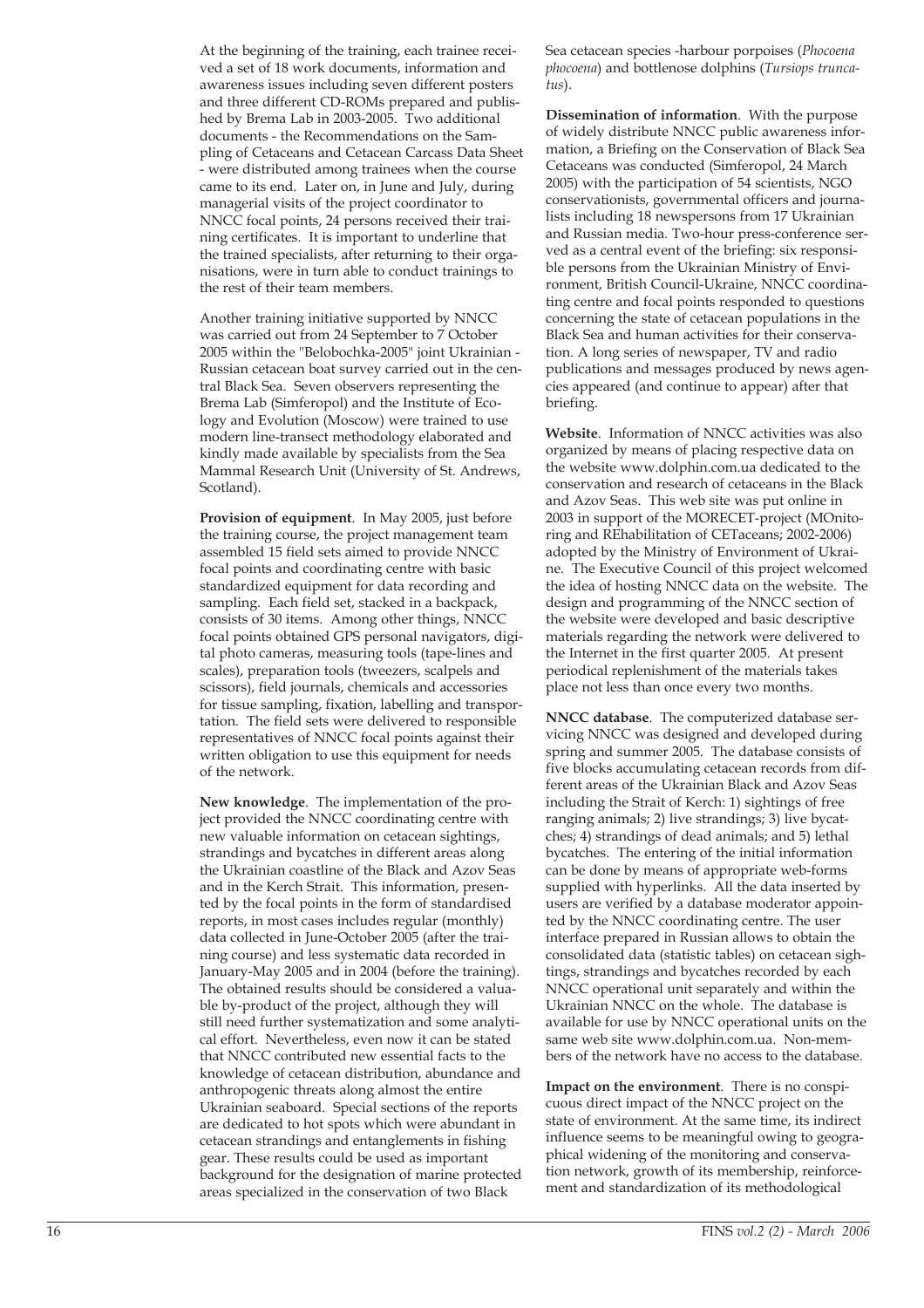base, educational tools and logistics, improvement of efficiency and altruistic motivation of NNCC activists and their voluntary assistants. All these factors (i.e. outputs of the project) ultimately lead to the amplification of public participation in environmentally concerned actions for the conservation of cetaceans and maintenance of biological diversity in the Black and Azov Seas or, in other words, to the

achievement of the major project goal. Thus, there is every likelihood that the project results, taken in their totality, will serve in due course to the improvement of the state of Black and Azov Seas cetacean populations and their habitat.

### **Short news**

### **Training course on cetacean research methods and conservation strategies for Lebanese and Libyan researchers**

### by Giovanni Bearzi

In July 2005 ACCOBAMS organised a field training course attended by researchers from the Lebanese National Centre for Marine Sciences, the Libyan Marine Biology Research Centre at Tajura, and the Libyan Environment General Authority. The course, held at two field stations managed by the Tethys Research Institute, was centred around the use of photo-identification and other methods to study cetacean ecology and population dynamics. Practical field work focused on two dolphin species (common bottlenose dolphins Tursiops truncatus and short-beaked common dolphins Delphinus delphis) in two study areas: the waters surrounding the island of Kalamos and the Gulf of Amvrakikos, in north-western Greece.

Dolphins were seen every day during surveys from large inflatable craft, and the trainees had opportunities to do practical field work on both cetacean species and practice photo-id with a dedicated digital camera under ideal circumstances. After each survey, the trainees could review and evaluate their work at the field stations, and assess their capability to identify individual dolphins, under the supervision of four experienced researchers from Tethys.

In addition to practical work in the field, seminars and lectures were given every day on topics including threats affecting cetaceans, conservation strategies, cetacean data management, the use of GIS technology to study cetacean habitat use, the management of a dolphin research projects and other topics. Although intensive and intellectually demanding, the training course was held in an informal way, facilitating personal exchanges and promoting future collaboration. At the end of the course the trainees were provided with a CD-ROM including a selection of key cetacean literature, educational videos on marine conservation, a list of the equipment needed to run a cetacean study, and

miscellaneous information on Mediterranean cetaceans.

A photo album of the course can be found at the link:

### www.accobams.org/activities/capacity\_building\_2005.htm

### **Atypical mass stranding of Cuvier's beaked whales in Southern Spain**

by Antonio Fernández

On the 26th of January the NGOs Almerìa PRO-MAR and the Spanish Cetacean Society (SEC) requested the collaboration of the Unit of Cetacean Research (Veterinary Pathology Unit, Institute for Animal Health, Veterinary School) from Las Palmas University in the Canary Islands, to conduct a pathological study of four whales that mass stranded on the Almerìa's coats in Southern Spain.

The veterinary pathologists carried out the necropsy of two males and two females beaked whales (*Ziphius cavirostris*, family Ziphiidae). All animals were in good body (nutritive) conditions with some rests of ingested prey. Three carcasses were in fresh condition and the fourth was moderately decomposed when necropsied.

The epidemiological data showed an "atypical" beaked whale mass stranding involving four whales which died during the evening and/or night of the 26th of January 2006. Two animals were found alive and two were found dead. The two live animals appeared to show clear signs of "sickness" and died soon after being found.

All the four animals showed a "Gas and Fat Embolic Syndrome" as a result of the pathological study. This syndrome, as it has been previously described in beaked whales, would be responsible for the stranding and death of these animals. When whales with this syndrome strand alive, they develop a more severe cardiovascular clinico-pathological picture and die shortly afterwards.

The pathological findings in the Almerìa mass

**Giovanni Bearzi**  is president of the Tethys Research Institute, Milano

bearzi@inwind.it

#### **Antonio Fernández**  is coordinator of the Unit of Cetacean Research, Veterinary School, University of Las Palmas de Gran Canaria

afernandez@dmor. ulpgc.es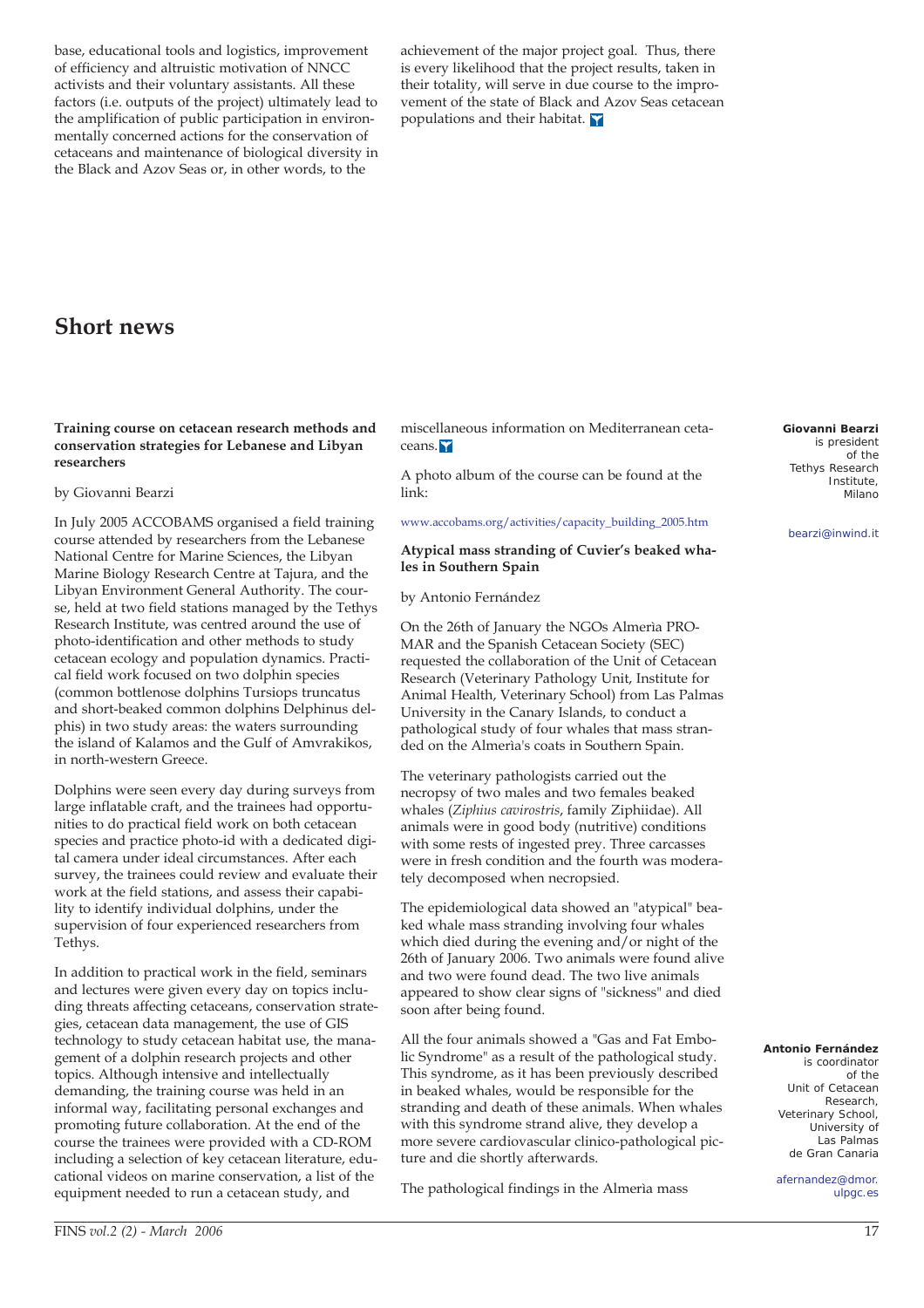stranding is very similar to previous referenced in "atypical" beaked whale mass strandings associated spatially and temporally to military naval exercises (Bahamas, 2000; Canary Islands, 2002, 2004). In all of these cases mid- frequency active sonar was used before or during the time of strandings. The whales involved were mainly of the Ziphiidae family.

Based on current scientific knowledge, and the pathological findings in this study, the most likely primary cause of this type of beaked whale mass stranding event is anthropogenic acoustic activities, most probably anti-submarine active mid-frequency sonar used during the military naval exercises.

Further readings:

Fernández, A. 2004. Pathological findings in stranded beaked whales during the naval military manoeuvres near the Canary Islands. Pp. 37-40 In Proceedings of the Workshop on Active Sonar and Cetaceans (P. Evans and L. Miller, eds.).

# **Book Review**

by Giuseppe Notarbartolo di Sciara

**Marine Conservation Biology: The Science of Maintaining the Sea's Biodiversity.** Elliott A. Norse and Larry B. Crowder (eds.). 2005. Island Press, Washington, D.C., 470 pp. ISBN 1-55963-661-0

This is a book written for the constituency of frustrated souls who call themselves marine conservation biologists, and who hope to be able to provide soon or later some sensible contribution to stem the flood of destruction that our species is wreaking on the marine environment. Let's face it: as cetacean conservation goes, the greatest success story we can be proud of so far is that no human being alive today has witnessed the extinction of a whale or dolphin species. However, this may change soon. So perhaps our greatest accomplishment in this field has been to slow down the cetacean extinction clock. The real question is: can we do better? What can marine ecologists do to prevent themselves from being forced into the role of marine palaeontologists?

The book "Marine Conservation Biology" explains what can be done in clear words and excellent detail. First, by recognising that conserving the sea is not like conserving the land. This is not only because the conservation actors are themselves land mammals, and consequently inclined by their own nature to think and act "terrestrially". In the initial part of their book, Elliott Norse and Larry Crowder - two well-known North American colleagues - take turns in detailing the many ways in which the seas function differently than the lands. For example, the practical implications of the sea being much larger than land and more three-dimensional, of water being less transparent than air, of the greater dispersal distances of marine species, of the greater rapidity by which pelagic ecosystems shift spa-

- Fernández, A., Arbelo, M., Deaville, R., Patterson, I.A.P., Castro, P., Baker, J.R., Degollada, E., Ross, H.M., Herráez, P., Pocknell, A.M., Rodríguez, F., Howie, F.E., Espinosa, A., Reid, R.J., Jaber, J.R., Martin, V., Cunninghan, A.A., and Jepson, P.D. 2004. Beaked Whales, Sonar and Decompression Sickness. Nature 10: 1038.
- Fernández, A., Edwards, J.F., Rodriguez, F., Espinosa de los Monteros, A., Herraez, P., Castro, P., Jaber, J.R., Martin, V. and Arbelo, M. 2005. "Gas and fat embolic syndrome" involving a mass stranding of beaked whales (family Ziphiidae) exposed to anthropogenic sonar signals. Veterinary. Pathology. 42:446-57.
- Jepson, P.D., Arbelo, M., Deaville, R., Patterson,I.A.P., Castro, P., Baker, J.R., Degollada, E., Ross, H.M., Herraez, P., Pocknell, A.M., Rodriguez, F., Howie, F.E., Espinosa, A., Reid, R.J., Jaber, J.R., Martin, V., Cunningham, A.A. and Fernández, A. 2003. Gas-bubble lesions in stranded cetaceans. Nature 425:575-576.

tially, of the greater patchiness of primary production; but also on our much greater dependence on marine than on terrestrial wildlife for human consumption, and on the problems generated by the lack of ownership and responsibility for the use of the resources, so typical of marine affairs, known as the "tragedy of the commons". Things become even more difficult when we endeavour to deal with the marine environment beyond national jurisdiction, i.e. outside of the 200 nautical miles-wide Exclusive Economic Zones. This surface, which could be called "no-man's seas", occupies more than 60% of the world's oceans, and there is still a hair-raising lack of rules governing what can and cannot be done to biodiversity and resources out there. Second, we must recognise and understand that in our strives to restore the seas we would be mistaken to hold in our minds, as a model, our own perception of "pristine" based on what we remember. This could well be a false benchmark on which to base our work (Daniel Pauly's concept of the "shifting baselines"), because things have started deteriorating well before we were there to notice.

The book is subdivided into five parts. The first ("Marine populations: the basics") contains a discussion of the implications of marine population biology to conservation biology (Steve Palumbi and Dennis Hedgecock), of the Allee Effect in the sea (Don Levitan and Tamara McGovern), of the extinction risk in marine species (Ransom Myers and Andrea Ottensmeyer), and of behavioural approaches to marine conservation (Julia Parrish). The second part ("Threats to marine biological diversity") describes the potential for nutrient overenrichment to diminish marine biodiversity (Nancy Rabalais), bioinvasions (James Carlton and Gregory Ruiz), diseases and the conservation of marine organisms (Kiho Kim, Andy Dobson, Frances Gul-